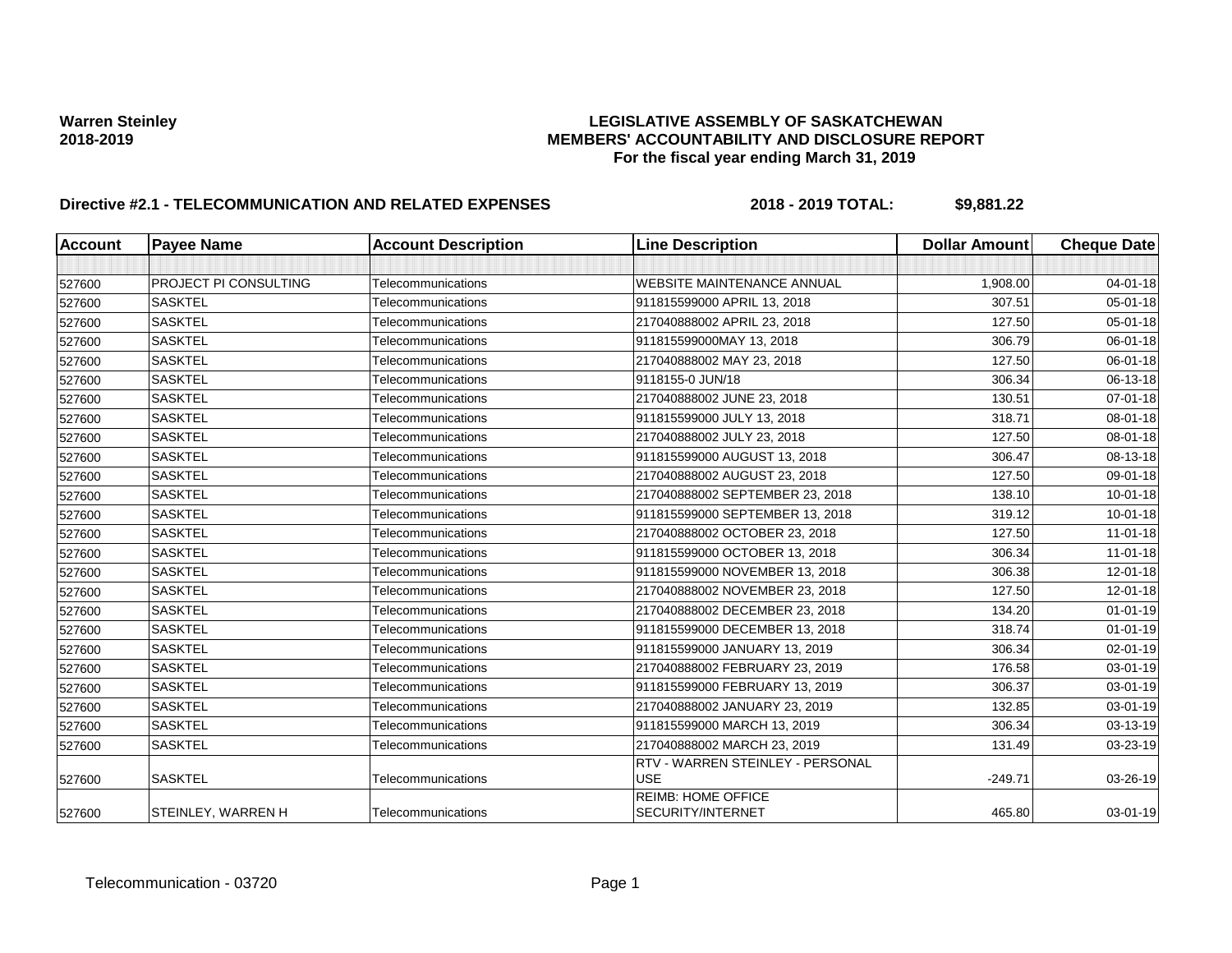## Warren Steinley<br>**LEGISLATIVE ASSEMBLY OF SASKATCHEWAN**<br>MEMBERS' ACCOUNTABILITY AND DISCLOSURE REF **2018-2019 MEMBERS' ACCOUNTABILITY AND DISCLOSURE REPORT For the fiscal year ending March 31, 2019**

| <b>Account</b> | <b>Payee Name</b>         | <b>Account Description</b>          | <b>Line Description</b>         | <b>Dollar Amount</b> | <b>Cheque Date</b> |
|----------------|---------------------------|-------------------------------------|---------------------------------|----------------------|--------------------|
|                |                           |                                     |                                 |                      |                    |
|                |                           |                                     | <b>REIMB: HOME OFFICE</b>       |                      |                    |
| 527600         | STEINLEY, WARREN H.       | Telecommunications                  | <b>SECURITY/INTERNET</b>        | 465.90               | 06-07-18           |
|                |                           |                                     | <b>REIMB: HOME OFFICE</b>       |                      |                    |
| 527600         | STEINLEY, WARREN H.       | Telecommunications                  | <b>SECURITY/INTERNET</b>        | 155.20               | 06-07-18           |
|                |                           |                                     | <b>REIMB: HOME OFFICE</b>       |                      |                    |
| 529000         | <b>STEINLEY, WARREN H</b> | <b>General Contractual Services</b> | <b>SECURITY/INTERNET</b>        | 543.45               | 11-08-18           |
| 530600         | <b>SASKTEL</b>            | Placement - Tender Ads              | 911815599000 APRIL 13, 2018     | 105.70               | $05 - 01 - 18$     |
| 530600         | <b>SASKTEL</b>            | Placement - Tender Ads              | 911815599000MAY 13, 2018        | 105.70               | 06-01-18           |
| 530600         | <b>SASKTEL</b>            | Placement - Tender Ads              | 9118155-0 JUN/18                | 105.70               | 06-13-18           |
| 530600         | <b>SASKTEL</b>            | Placement - Tender Ads              | 911815599000 JULY 13, 2018      | 105.70               | 08-01-18           |
| 530600         | <b>SASKTEL</b>            | Placement - Tender Ads              | 911815599000 AUGUST 13, 2018    | 105.70               | 08-13-18           |
| 530600         | <b>SASKTEL</b>            | Placement - Tender Ads              | 911815599000 SEPTEMBER 13, 2018 | 105.70               | $10 - 01 - 18$     |
| 530600         | <b>SASKTEL</b>            | Placement - Tender Ads              | 911815599000 OCTOBER 13, 2018   | 105.70               | $11-01-18$         |
| 530600         | <b>SASKTEL</b>            | Placement - Tender Ads              | 911815599000 NOVEMBER 13, 2018  | 105.70               | 12-01-18           |
| 530600         | <b>SASKTEL</b>            | Placement - Tender Ads              | 911815599000 DECEMBER 13, 2018  | 105.70               | $01 - 01 - 19$     |
| 530600         | <b>SASKTEL</b>            | Placement - Tender Ads              | 911815599000 JANUARY 13, 2019   | 105.70               | 02-01-19           |
| 530600         | <b>SASKTEL</b>            | Placement - Tender Ads              | 911815599000 FEBRUARY 13, 2019  | 105.70               | 03-01-19           |
| 530600         | <b>SASKTEL</b>            | Placement - Tender Ads              | 911815599000 MARCH 13, 2019     | 105.70               | 03-13-19           |
|                |                           |                                     |                                 |                      |                    |
|                |                           |                                     |                                 |                      |                    |
|                |                           |                                     |                                 |                      |                    |
|                |                           |                                     |                                 |                      |                    |
|                |                           |                                     |                                 |                      |                    |
|                |                           |                                     |                                 |                      |                    |
|                |                           |                                     |                                 |                      |                    |
|                |                           |                                     |                                 |                      |                    |
|                |                           |                                     |                                 |                      |                    |
|                |                           |                                     |                                 |                      |                    |
|                |                           |                                     |                                 |                      |                    |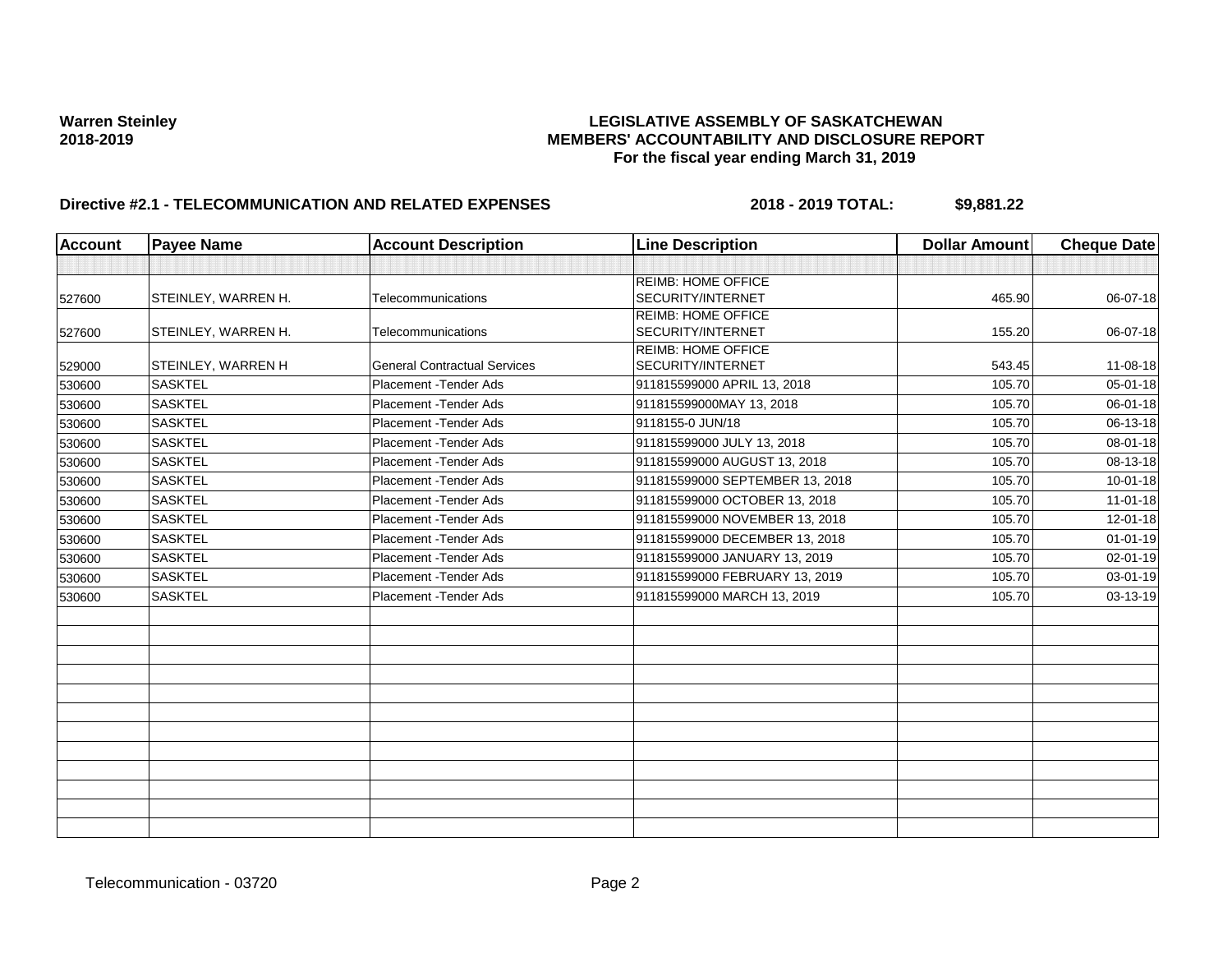## Warren Steinley<br>**LEGISLATIVE ASSEMBLY OF SASKATCHEWAN**<br>MEMBERS' ACCOUNTABILITY AND DISCLOSURE REF **2018-2019 MEMBERS' ACCOUNTABILITY AND DISCLOSURE REPORT For the fiscal year ending March 31, 2019**

| <b>Account</b> | Payee Name | <b>Account Description</b> | <b>Line Description</b> | <b>Dollar Amount</b> | <b>Cheque Date</b> |
|----------------|------------|----------------------------|-------------------------|----------------------|--------------------|
|                |            |                            |                         |                      |                    |
|                |            |                            |                         |                      |                    |
|                |            |                            |                         |                      |                    |
|                |            |                            |                         |                      |                    |
|                |            |                            |                         |                      |                    |
|                |            |                            |                         |                      |                    |
|                |            |                            |                         |                      |                    |
|                |            |                            |                         |                      |                    |
|                |            |                            |                         |                      |                    |
|                |            |                            |                         |                      |                    |
|                |            |                            |                         |                      |                    |
|                |            |                            |                         |                      |                    |
|                |            |                            |                         |                      |                    |
|                |            |                            |                         |                      |                    |
|                |            |                            |                         |                      |                    |
|                |            |                            |                         |                      |                    |
|                |            |                            |                         |                      |                    |
|                |            |                            |                         |                      |                    |
|                |            |                            |                         |                      |                    |
|                |            |                            |                         |                      |                    |
|                |            |                            |                         |                      |                    |
|                |            |                            |                         |                      |                    |
|                |            |                            |                         |                      |                    |
|                |            |                            |                         |                      |                    |
|                |            |                            |                         |                      |                    |
|                |            |                            |                         |                      |                    |
|                |            |                            |                         |                      |                    |
|                |            |                            |                         |                      |                    |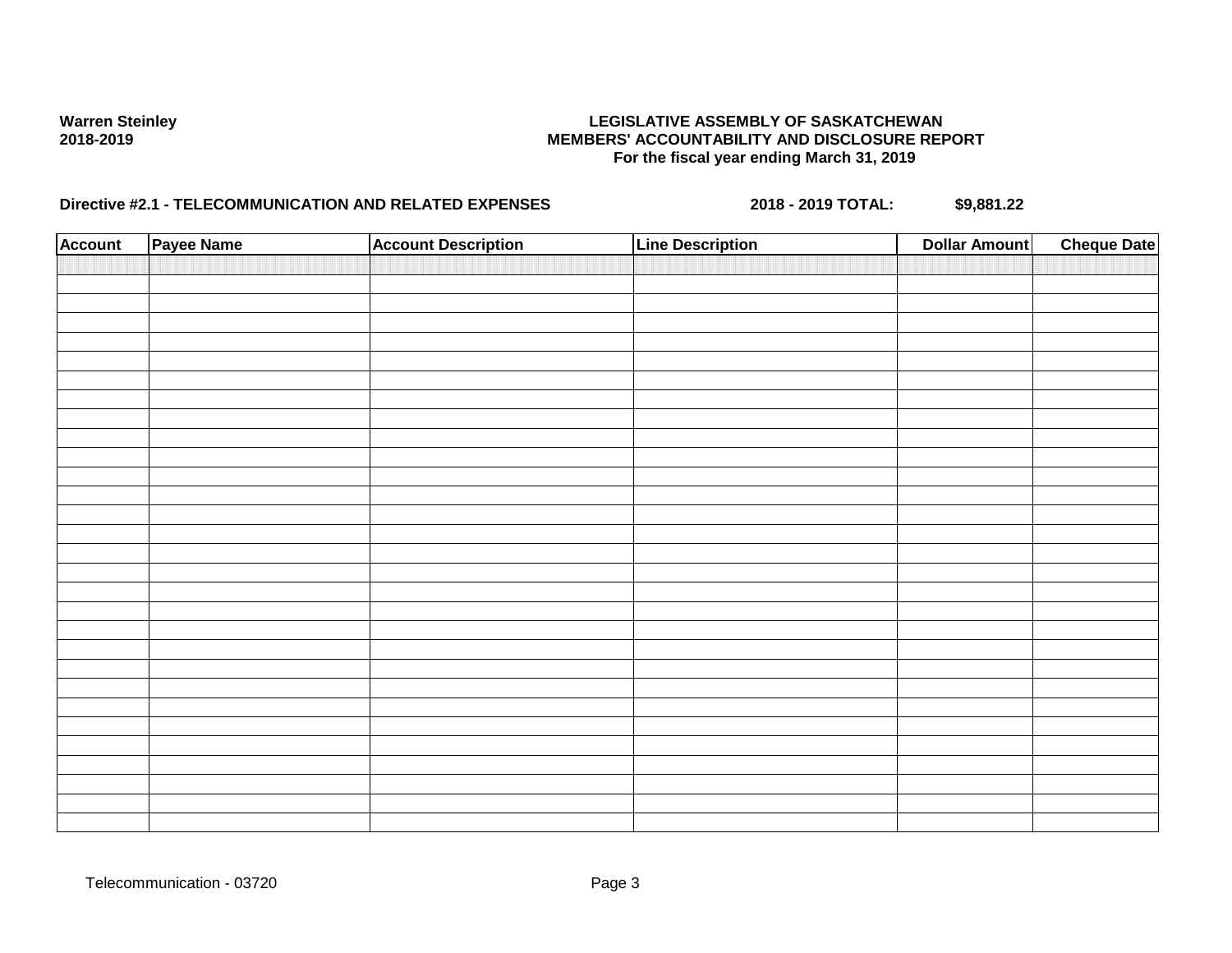# Warren Steinley **Marren Steinley (EGISLATIVE ASSEMBLY OF SASKATCHEWAN**<br>MEMBERS' ACCOUNTABILITY AND DISCLOSURE REF **2018-2019 MEMBERS' ACCOUNTABILITY AND DISCLOSURE REPORT For the fiscal year ending March 31, 2019**

| <b>Account</b> | Payee Name | <b>Account Description</b> | <b>Line Description</b> | <b>Dollar Amount</b> | <b>Cheque Date</b> |
|----------------|------------|----------------------------|-------------------------|----------------------|--------------------|
|                |            |                            |                         |                      |                    |
|                |            |                            |                         |                      |                    |
|                |            |                            |                         |                      |                    |
|                |            |                            |                         |                      |                    |
|                |            |                            |                         |                      |                    |
|                |            |                            |                         |                      |                    |
|                |            |                            |                         |                      |                    |
|                |            |                            |                         |                      |                    |
|                |            |                            |                         |                      |                    |
|                |            |                            |                         |                      |                    |
|                |            |                            |                         |                      |                    |
|                |            |                            |                         |                      |                    |
|                |            |                            |                         |                      |                    |
|                |            |                            |                         |                      |                    |
|                |            |                            |                         |                      |                    |
|                |            |                            |                         |                      |                    |
|                |            |                            |                         |                      |                    |
|                |            |                            |                         |                      |                    |
|                |            |                            |                         |                      |                    |
|                |            |                            |                         |                      |                    |
|                |            |                            |                         |                      |                    |
|                |            |                            |                         |                      |                    |
|                |            |                            |                         |                      |                    |
|                |            |                            |                         |                      |                    |
|                |            |                            |                         |                      |                    |
|                |            |                            |                         |                      |                    |
|                |            |                            |                         |                      |                    |
|                |            |                            |                         |                      |                    |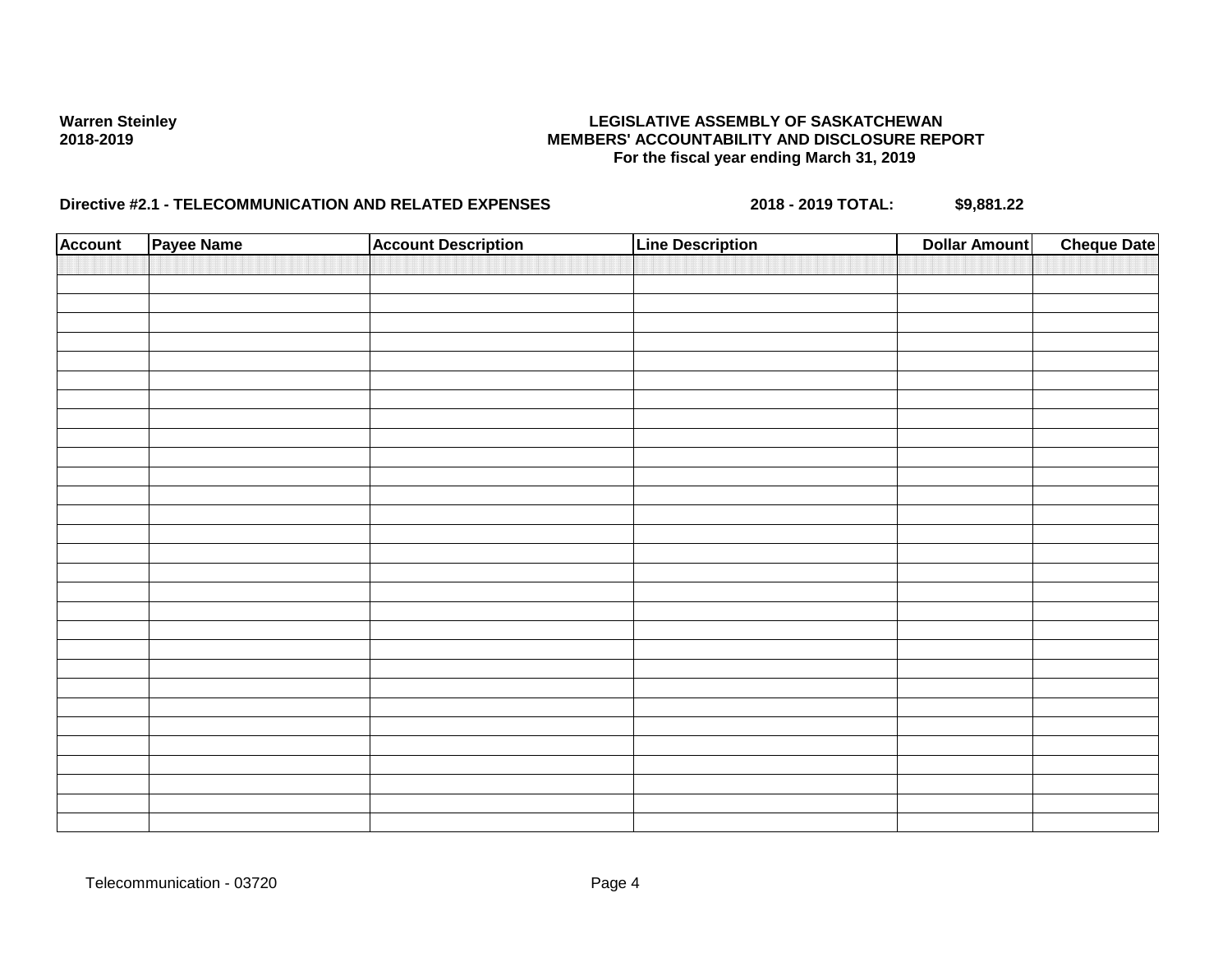## Warren Steinley<br>**LEGISLATIVE ASSEMBLY OF SASKATCHEWAN**<br>MEMBERS' ACCOUNTABILITY AND DISCLOSURE REF **2018-2019 MEMBERS' ACCOUNTABILITY AND DISCLOSURE REPORT For the fiscal year ending March 31, 2019**

| <b>Account</b> | <b>Payee Name</b> | <b>Account Description</b> | <b>Line Description</b> | Dollar Amount | <b>Cheque Date</b> |
|----------------|-------------------|----------------------------|-------------------------|---------------|--------------------|
|                |                   |                            |                         |               |                    |
|                |                   |                            |                         |               |                    |
|                |                   |                            |                         |               |                    |
|                |                   |                            |                         |               |                    |
|                |                   |                            |                         |               |                    |
|                |                   |                            |                         |               |                    |
|                |                   |                            |                         |               |                    |
|                |                   |                            |                         |               |                    |
|                |                   |                            |                         |               |                    |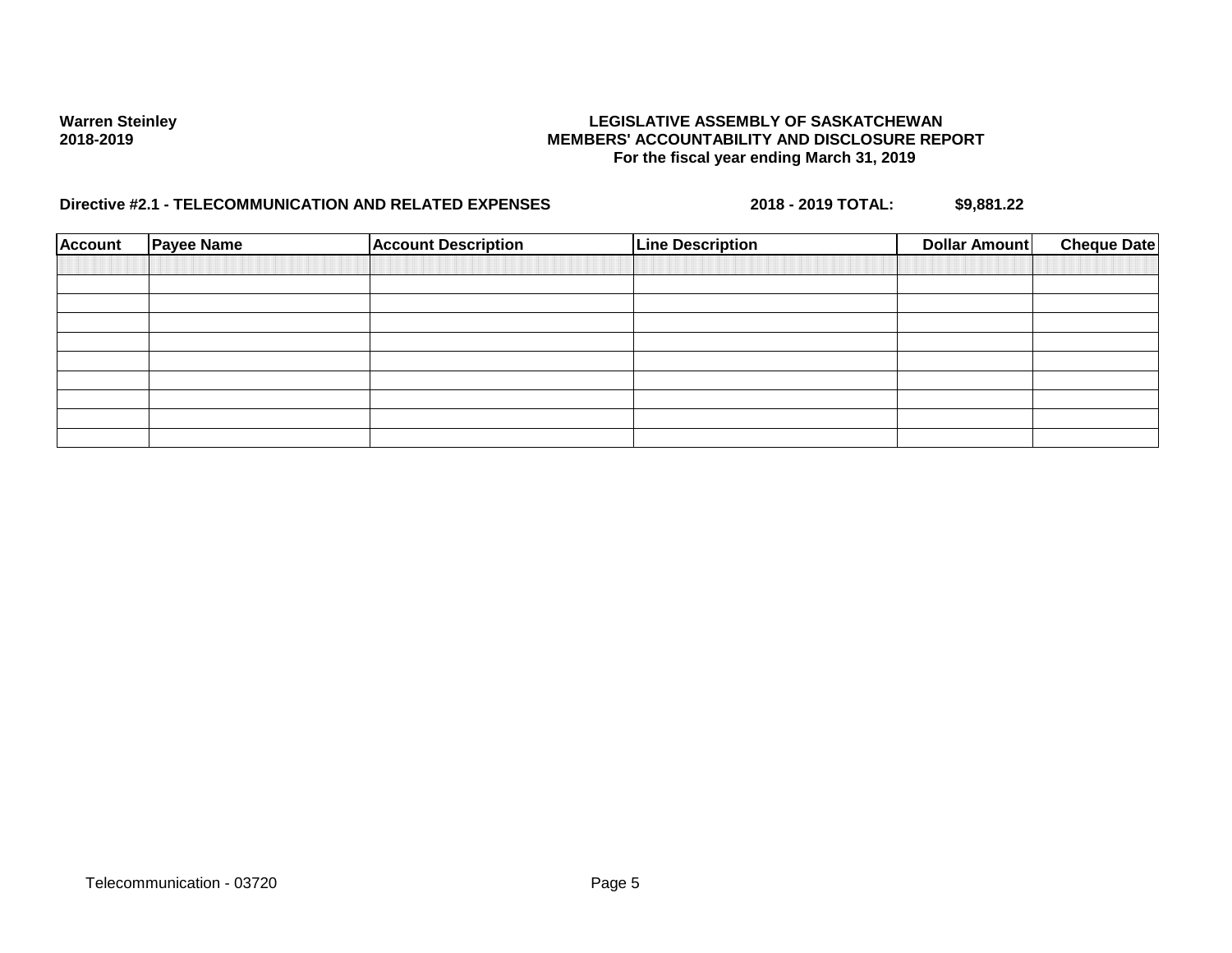## **LEGISLATIVE ASSEMBLY OF SASKATCHEWAN MEMBERS' ACCOUNTABILITY AND DISCLOSURE REPORT For the fiscal year ending March 31, 2019**

| <b>Account</b> | <b>Payee Name</b>          | <b>Account Description</b>  | <b>Line Description</b>                      | <b>Dollar Amount</b> | <b>Cheque Date</b> |
|----------------|----------------------------|-----------------------------|----------------------------------------------|----------------------|--------------------|
|                |                            |                             |                                              |                      |                    |
| 541900         | <b>STEINLEY, WARREN H</b>  | Elected Rep - Travel        | MLA TRAVEL APRIL 13 & 28, 2018               | 358.50               | 04-01-18           |
| 541900         | <b>STEINLEY, WARREN H</b>  | <b>Elected Rep - Travel</b> | MLA TRAVEL APRIL 3 - 19, 2018                | 1,214.00             | 04-20-18           |
| 541900         | STEINLEY, WARREN H.        | Elected Rep - Travel        | MLA TRAVEL APRIL 23 - MAY 11, 2108           | 1,383.21             | 05-14-18           |
| 541900         | <b>STEINLEY, WARREN H.</b> | <b>Elected Rep - Travel</b> | MLA TRAVEL MAY 14 - 31, 2018                 | 1,159.15             | 06-01-18           |
| 541900         | <b>STEINLEY, WARREN H.</b> | Elected Rep - Travel        | MLA TRAVEL JUNE 1 - 27, 2018                 | 784.88               | 06-26-18           |
| 541900         | <b>STEINLEY, WARREN H</b>  | <b>Elected Rep - Travel</b> | MLA TRAVEL JUNE 28 - 30, 2018                | 120.95               | 07-19-18           |
| 541900         | <b>STEINLEY, WARREN H</b>  | Elected Rep - Travel        | MLA TRAVEL JULY 1 - 20, 2018                 | 730.48               | 07-19-18           |
| 541900         | <b>STEINLEY, WARREN H</b>  | <b>Elected Rep - Travel</b> | MLA TRAVEL JULY 24 - AUGUST 15, 2018         | 1,473.59             | 08-14-18           |
| 541900         | STEINLEY, WARREN H         | Elected Rep - Travel        | MLA TRAVEL AUG 16-31 2018                    | 660.12               | 09-01-18           |
| 541900         | STEINLEY, WARREN H         | Elected Rep - Travel        | MLA TRAVEL SEPTEMBER 10 - 28, 2018           | 945.92               | 10-01-18           |
| 541900         | STEINLEY, WARREN H         | Elected Rep - Travel        | MLA TRAVEL OCTOBER 2 - 25, 2018              | 987.55               | 10-25-18           |
| 541900         | <b>STEINLEY, WARREN H</b>  | <b>Elected Rep - Travel</b> | MLA TRAVEL OCTOBER 26 - NOVEMBER<br>14, 2018 | 1,134.80             | $11 - 16 - 18$     |
| 541900         | <b>STEINLEY, WARREN H</b>  | Elected Rep - Travel        | MLA TRAVEL NOVEMBER 15 - DECEMBER<br>4, 2018 | 1,168.19             | 12-05-18           |
| 541900         | <b>STEINLEY, WARREN H</b>  | Elected Rep - Travel        | MLA TRAVEL DECEMBER 5 - JANUARY 8,<br>2019   | 695.85               | $01 - 07 - 19$     |
| 541900         | STEINLEY, WARREN H         | Elected Rep - Travel        | MLA TRAVEL JANUARY 10 - 31, 2019             | 741.80               | 02-07-19           |
| 541900         | <b>STEINLEY, WARREN H</b>  | Elected Rep - Travel        | MLA TRAVEL FEBRUARY 4 - MARCH 2,<br>2019     | 924.27               | 03-05-19           |
| 541900         | <b>STEINLEY, WARREN H</b>  | Elected Rep - Travel        | MLA TRAVEL MARCH 4 - 29, 2019                | 1,163.03             | 03-28-19           |
|                |                            |                             |                                              |                      |                    |
|                |                            |                             |                                              |                      |                    |
|                |                            |                             |                                              |                      |                    |
|                |                            |                             |                                              |                      |                    |
|                |                            |                             |                                              |                      |                    |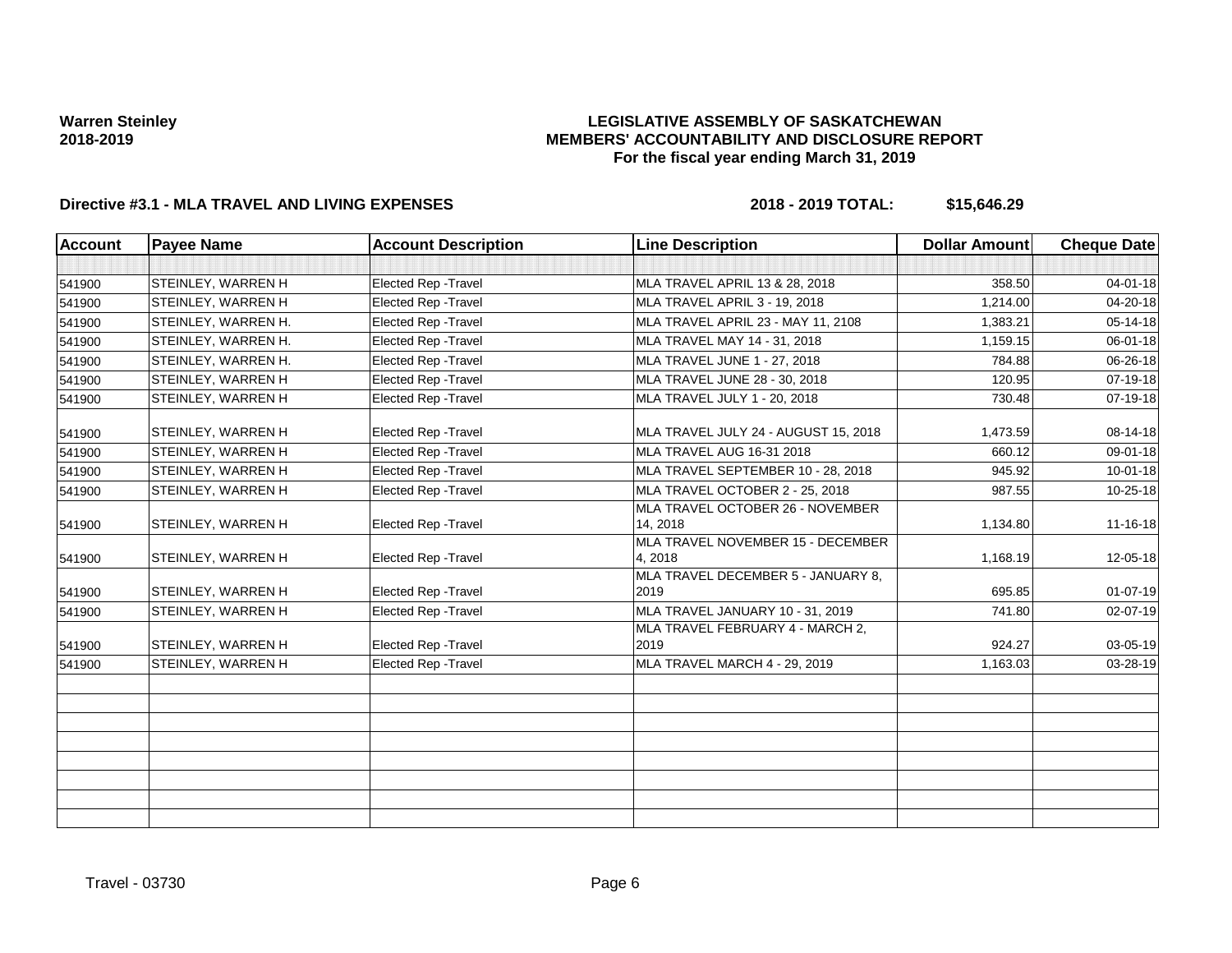## **LEGISLATIVE ASSEMBLY OF SASKATCHEWAN MEMBERS' ACCOUNTABILITY AND DISCLOSURE REPORT For the fiscal year ending March 31, 2019**

| <b>Account</b> | Payee Name | <b>Account Description</b> | <b>Line Description</b> | <b>Cheque Date</b><br><b>Dollar Amount</b> |
|----------------|------------|----------------------------|-------------------------|--------------------------------------------|
|                |            |                            |                         |                                            |
|                |            |                            |                         |                                            |
|                |            |                            |                         |                                            |
|                |            |                            |                         |                                            |
|                |            |                            |                         |                                            |
|                |            |                            |                         |                                            |
|                |            |                            |                         |                                            |
|                |            |                            |                         |                                            |
|                |            |                            |                         |                                            |
|                |            |                            |                         |                                            |
|                |            |                            |                         |                                            |
|                |            |                            |                         |                                            |
|                |            |                            |                         |                                            |
|                |            |                            |                         |                                            |
|                |            |                            |                         |                                            |
|                |            |                            |                         |                                            |
|                |            |                            |                         |                                            |
|                |            |                            |                         |                                            |
|                |            |                            |                         |                                            |
|                |            |                            |                         |                                            |
|                |            |                            |                         |                                            |
|                |            |                            |                         |                                            |
|                |            |                            |                         |                                            |
|                |            |                            |                         |                                            |
|                |            |                            |                         |                                            |
|                |            |                            |                         |                                            |
|                |            |                            |                         |                                            |
|                |            |                            |                         |                                            |
|                |            |                            |                         |                                            |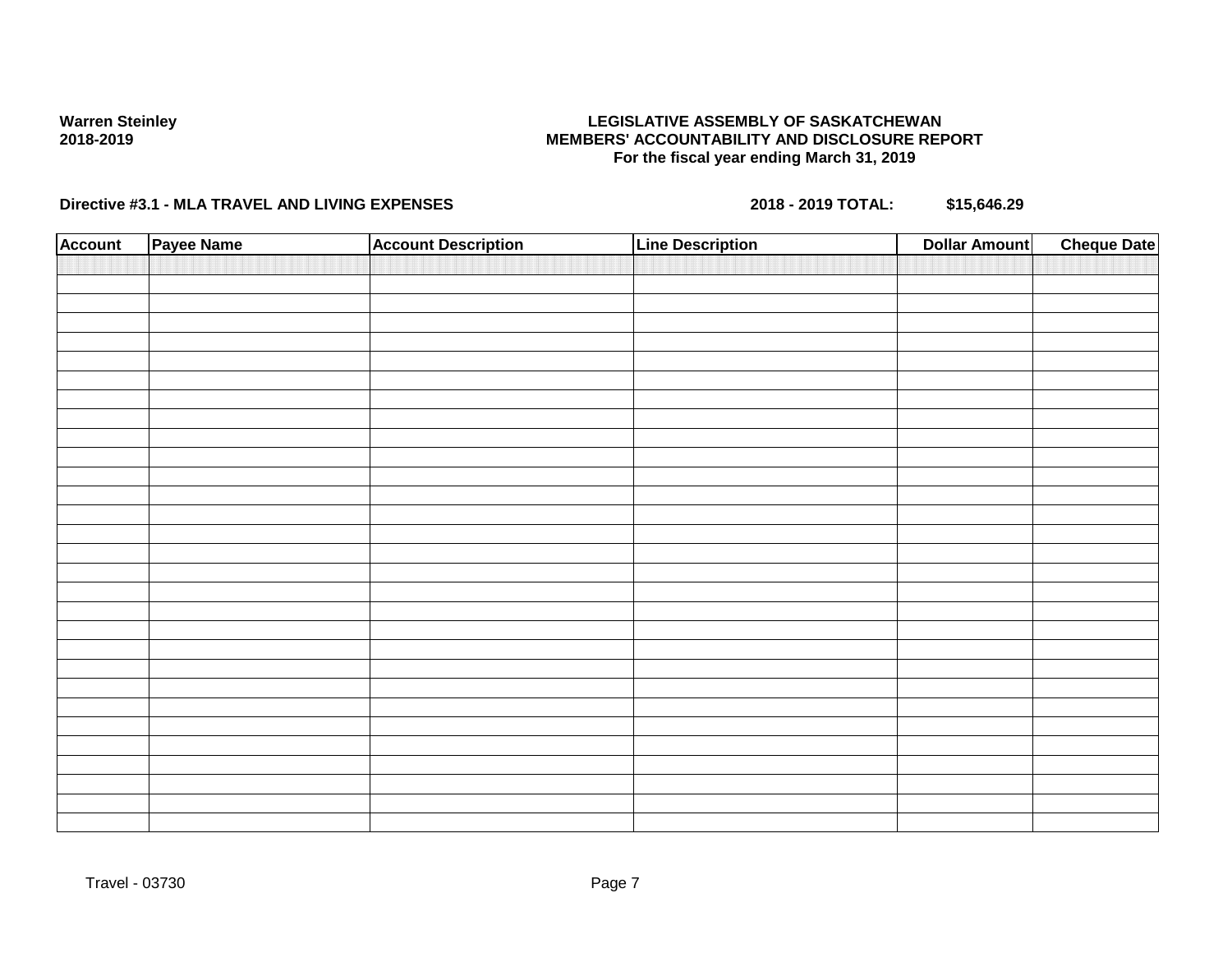## **LEGISLATIVE ASSEMBLY OF SASKATCHEWAN MEMBERS' ACCOUNTABILITY AND DISCLOSURE REPORT For the fiscal year ending March 31, 2019**

| <b>Account</b> | Payee Name | <b>Account Description</b> | <b>Line Description</b> | <b>Dollar Amount</b> | <b>Cheque Date</b> |
|----------------|------------|----------------------------|-------------------------|----------------------|--------------------|
|                |            |                            |                         |                      |                    |
|                |            |                            |                         |                      |                    |
|                |            |                            |                         |                      |                    |
|                |            |                            |                         |                      |                    |
|                |            |                            |                         |                      |                    |
|                |            |                            |                         |                      |                    |
|                |            |                            |                         |                      |                    |
|                |            |                            |                         |                      |                    |
|                |            |                            |                         |                      |                    |
|                |            |                            |                         |                      |                    |
|                |            |                            |                         |                      |                    |
|                |            |                            |                         |                      |                    |
|                |            |                            |                         |                      |                    |
|                |            |                            |                         |                      |                    |
|                |            |                            |                         |                      |                    |
|                |            |                            |                         |                      |                    |
|                |            |                            |                         |                      |                    |
|                |            |                            |                         |                      |                    |
|                |            |                            |                         |                      |                    |
|                |            |                            |                         |                      |                    |
|                |            |                            |                         |                      |                    |
|                |            |                            |                         |                      |                    |
|                |            |                            |                         |                      |                    |
|                |            |                            |                         |                      |                    |
|                |            |                            |                         |                      |                    |
|                |            |                            |                         |                      |                    |
|                |            |                            |                         |                      |                    |
|                |            |                            |                         |                      |                    |
|                |            |                            |                         |                      |                    |
|                |            |                            |                         |                      |                    |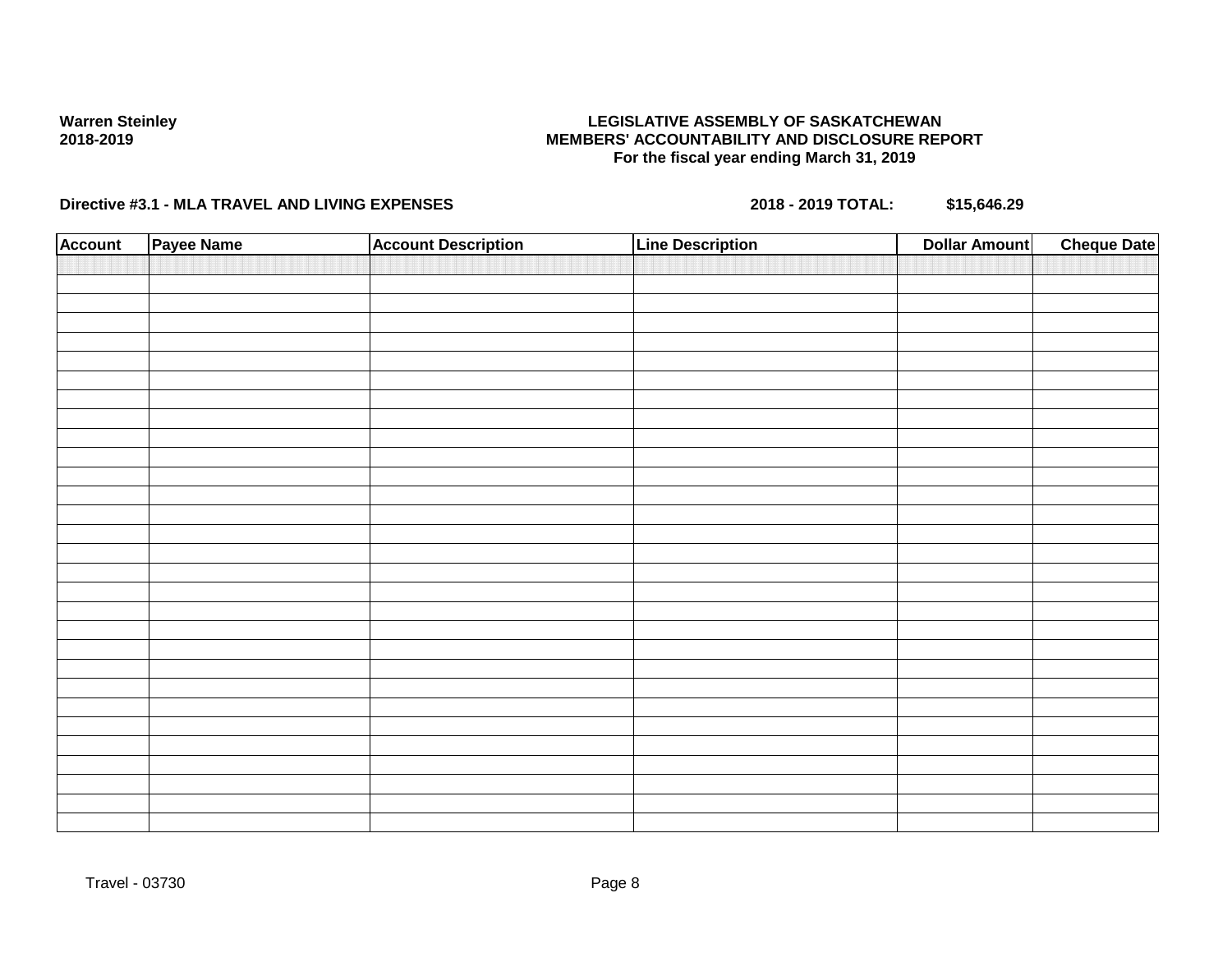## **LEGISLATIVE ASSEMBLY OF SASKATCHEWAN MEMBERS' ACCOUNTABILITY AND DISCLOSURE REPORT For the fiscal year ending March 31, 2019**

| <b>Account</b> | Payee Name | <b>Account Description</b> | <b>Line Description</b> | <b>Dollar Amount</b> | <b>Cheque Date</b> |
|----------------|------------|----------------------------|-------------------------|----------------------|--------------------|
|                |            |                            |                         |                      |                    |
|                |            |                            |                         |                      |                    |
|                |            |                            |                         |                      |                    |
|                |            |                            |                         |                      |                    |
|                |            |                            |                         |                      |                    |
|                |            |                            |                         |                      |                    |
|                |            |                            |                         |                      |                    |
|                |            |                            |                         |                      |                    |
|                |            |                            |                         |                      |                    |
|                |            |                            |                         |                      |                    |
|                |            |                            |                         |                      |                    |
|                |            |                            |                         |                      |                    |
|                |            |                            |                         |                      |                    |
|                |            |                            |                         |                      |                    |
|                |            |                            |                         |                      |                    |
|                |            |                            |                         |                      |                    |
|                |            |                            |                         |                      |                    |
|                |            |                            |                         |                      |                    |
|                |            |                            |                         |                      |                    |
|                |            |                            |                         |                      |                    |
|                |            |                            |                         |                      |                    |
|                |            |                            |                         |                      |                    |
|                |            |                            |                         |                      |                    |
|                |            |                            |                         |                      |                    |
|                |            |                            |                         |                      |                    |
|                |            |                            |                         |                      |                    |
|                |            |                            |                         |                      |                    |
|                |            |                            |                         |                      |                    |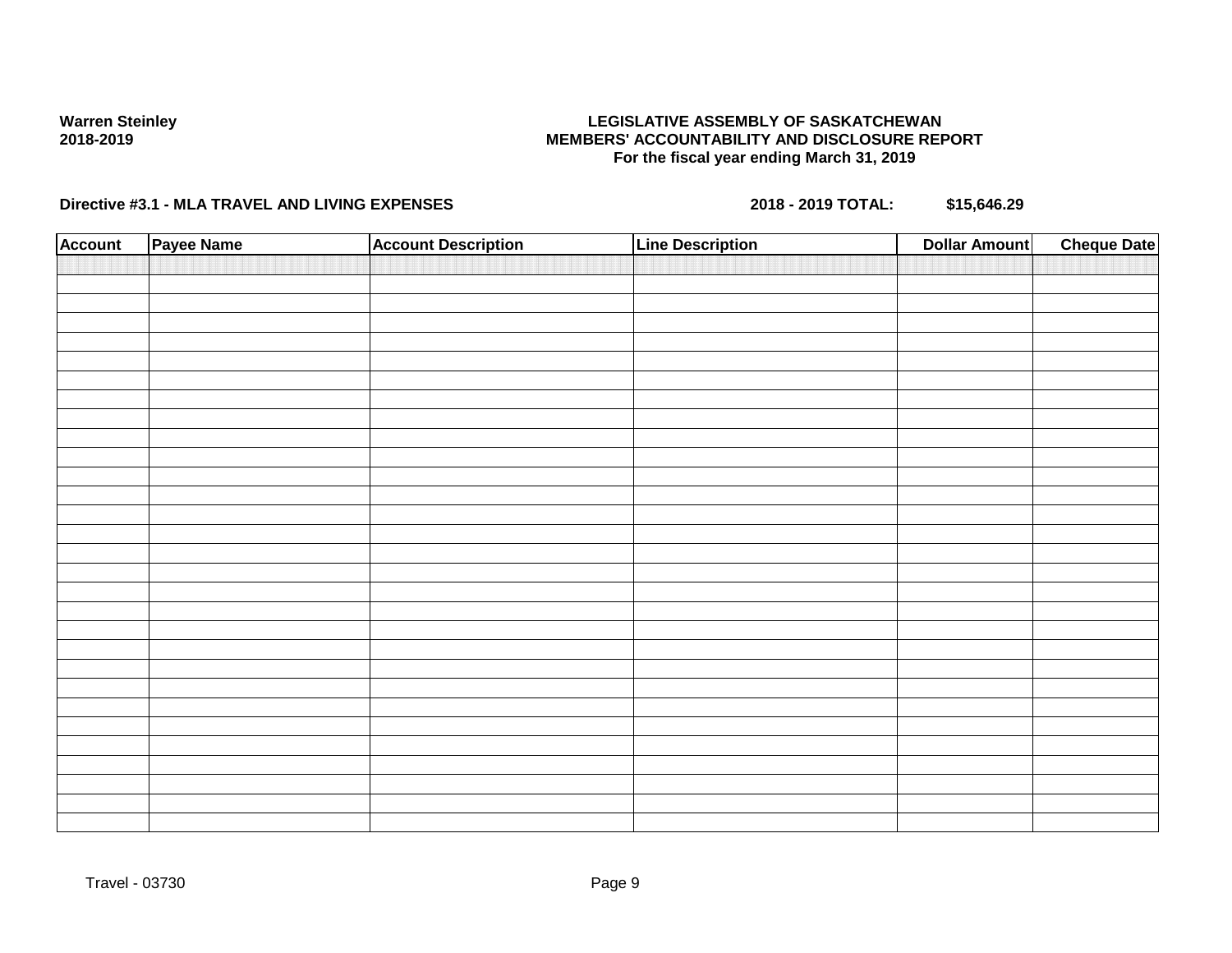## **LEGISLATIVE ASSEMBLY OF SASKATCHEWAN MEMBERS' ACCOUNTABILITY AND DISCLOSURE REPORT For the fiscal year ending March 31, 2019**

| <b>Account</b> | <b>Payee Name</b> | <b>Account Description</b> | <b>Line Description</b> | <b>Dollar Amount</b> | <b>Cheque Date</b> |
|----------------|-------------------|----------------------------|-------------------------|----------------------|--------------------|
|                |                   |                            |                         |                      |                    |
|                |                   |                            |                         |                      |                    |
|                |                   |                            |                         |                      |                    |
|                |                   |                            |                         |                      |                    |
|                |                   |                            |                         |                      |                    |
|                |                   |                            |                         |                      |                    |
|                |                   |                            |                         |                      |                    |
|                |                   |                            |                         |                      |                    |
|                |                   |                            |                         |                      |                    |
|                |                   |                            |                         |                      |                    |
|                |                   |                            |                         |                      |                    |
|                |                   |                            |                         |                      |                    |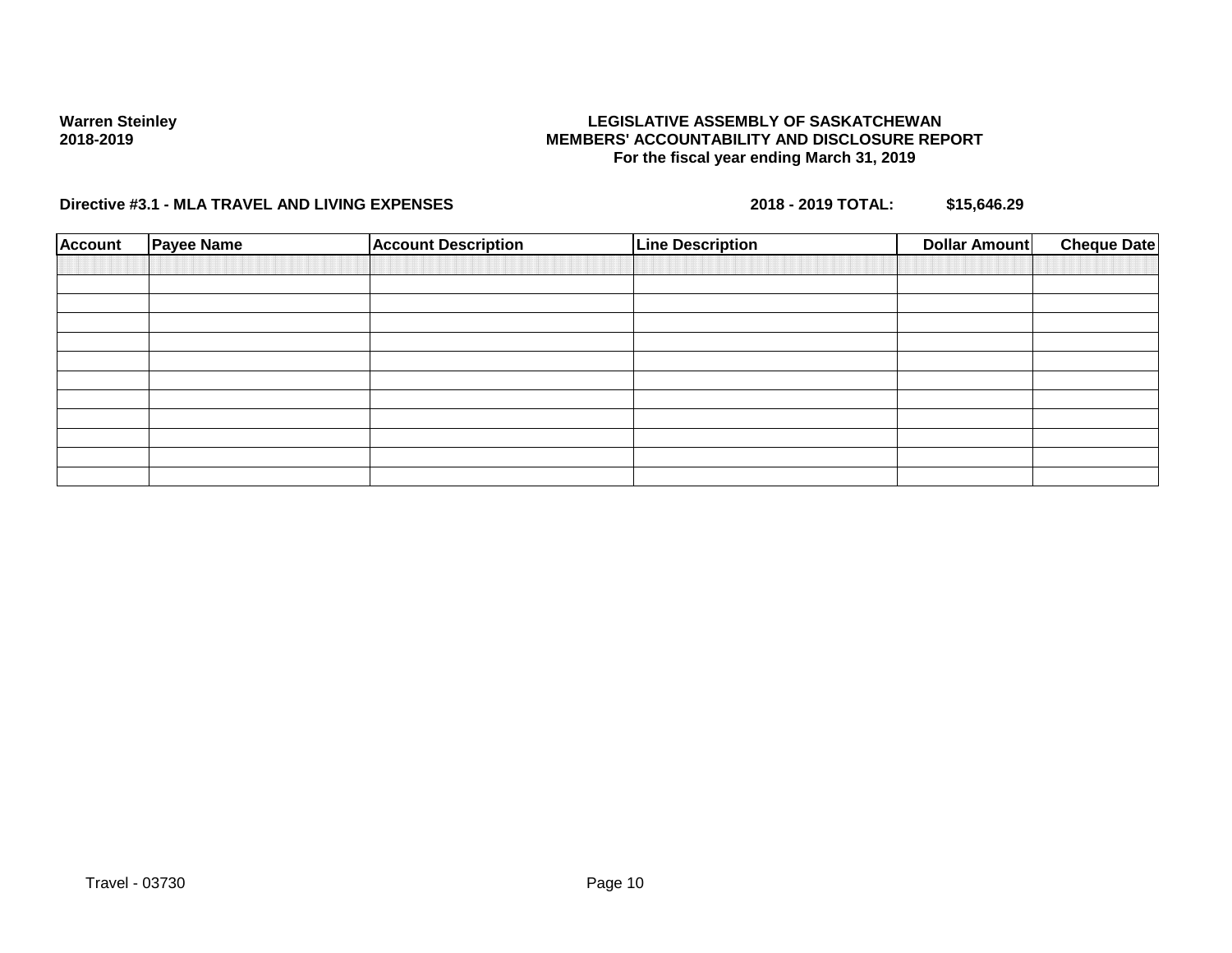## **LEGISLATIVE ASSEMBLY OF SASKATCHEWAN MEMBERS' ACCOUNTABILITY AND DISCLOSURE REPORT For the fiscal year ending March 31, 2019**

| <b>Account</b> | <b>Payee Name</b>                  | <b>Account Description</b>                | <b>Line Description</b>               | <b>Dollar Amount</b> | <b>Cheque Date</b> |
|----------------|------------------------------------|-------------------------------------------|---------------------------------------|----------------------|--------------------|
|                |                                    |                                           |                                       |                      |                    |
| 522000         | <b>ARTMAR ENTERPRISES LTD.</b>     | Rent of Ground, Buildings and Other Space | APRIL 2018 MLA OFFICE RENT            | 1,200.00             | 04-01-18           |
| 522000         | <b>ARTMAR ENTERPRISES LTD.</b>     | Rent of Ground, Buildings and Other Space | MAY 2018 MLA OFFICE RENT              | 1,200.00             | 04-16-18           |
| 522000         | <b>ARTMAR ENTERPRISES LTD.</b>     | Rent of Ground, Buildings and Other Space | JUNE 2018 MLA OFFICE RENT             | 1,200.00             | 05-18-18           |
| 522000         | ARTMAR ENTERPRISES LTD.            | Rent of Ground, Buildings and Other Space | JULY 2018 MLA OFFICE RENT             | 1,200.00             | 06-19-18           |
| 522000         | <b>ARTMAR ENTERPRISES LTD.</b>     | Rent of Ground, Buildings and Other Space | AUGUST 2018 MLA OFFICE RENT           | 1,200.00             | 07-18-18           |
| 522000         | <b>ARTMAR ENTERPRISES LTD.</b>     | Rent of Ground, Buildings and Other Space | <b>SEPTEMBER 2018 MLA OFFICE RENT</b> | 1,200.00             | 08-17-18           |
| 522000         | <b>ARTMAR ENTERPRISES LTD.</b>     | Rent of Ground, Buildings and Other Space | OCTOBER 2018 MLA OFFICE RENT          | 1,200.00             | 09-19-18           |
| 522000         | <b>ARTMAR ENTERPRISES LTD.</b>     | Rent of Ground, Buildings and Other Space | NOVEMBER 2018 MLA OFFICE RENT         | 1.200.00             | 10-16-18           |
| 522000         | <b>ARTMAR ENTERPRISES LTD.</b>     | Rent of Ground, Buildings and Other Space | DECEMBER 2018 MLA OFFICE RENT         | 1,200.00             | 11-16-18           |
| 522000         | <b>ARTMAR ENTERPRISES LTD.</b>     | Rent of Ground, Buildings and Other Space | JANUARY 2019 MLA OFFICE RENT          | 1,200.00             | 12-18-18           |
| 522000         | <b>ARTMAR ENTERPRISES LTD.</b>     | Rent of Ground, Buildings and Other Space | FEBRUARY 2019 MLA OFFICE RENT         | 1,200.00             | $01 - 15 - 19$     |
| 522000         | <b>ARTMAR ENTERPRISES LTD.</b>     | Rent of Ground, Buildings and Other Space | MAR/19 MLA OFFICE RENT                | 1,200.00             | 02-11-19           |
| 522200         | <b>GOLD BUSINESS MACHINES LTD.</b> | Rent of Photocopiers                      | <b>COPIER CHARGES</b>                 | 237.28               | $05 - 01 - 18$     |
| 522200         | <b>GOLD BUSINESS MACHINES LTD</b>  | Rent of Photocopiers                      | <b>COPIER CHARGES</b>                 | 161.34               | 06-01-18           |
| 522200         | <b>GOLD BUSINESS MACHINES LTD.</b> | Rent of Photocopiers                      | <b>COPIER CHARGES</b>                 | 169.31               | 07-04-18           |
| 522200         | <b>GOLD BUSINESS MACHINES LTD.</b> | Rent of Photocopiers                      | <b>COPIER CHARGES</b>                 | 177.04               | 08-01-18           |
| 522200         | <b>GOLD BUSINESS MACHINES LTD.</b> | Rent of Photocopiers                      | <b>COPIER CHARGES</b>                 | 171.74               | 09-01-18           |
| 522200         | <b>GOLD BUSINESS MACHINES LTD.</b> | Rent of Photocopiers                      | <b>COPIER CHARGES</b>                 | 160.72               | 10-02-18           |
| 522200         | <b>GOLD BUSINESS MACHINES LTD.</b> | Rent of Photocopiers                      | <b>COPIER CHARGES</b>                 | 165.08               | $11-01-18$         |
| 522200         | <b>GOLD BUSINESS MACHINES LTD.</b> | Rent of Photocopiers                      | <b>COPIER CHARGES</b>                 | 169.61               | 12-01-18           |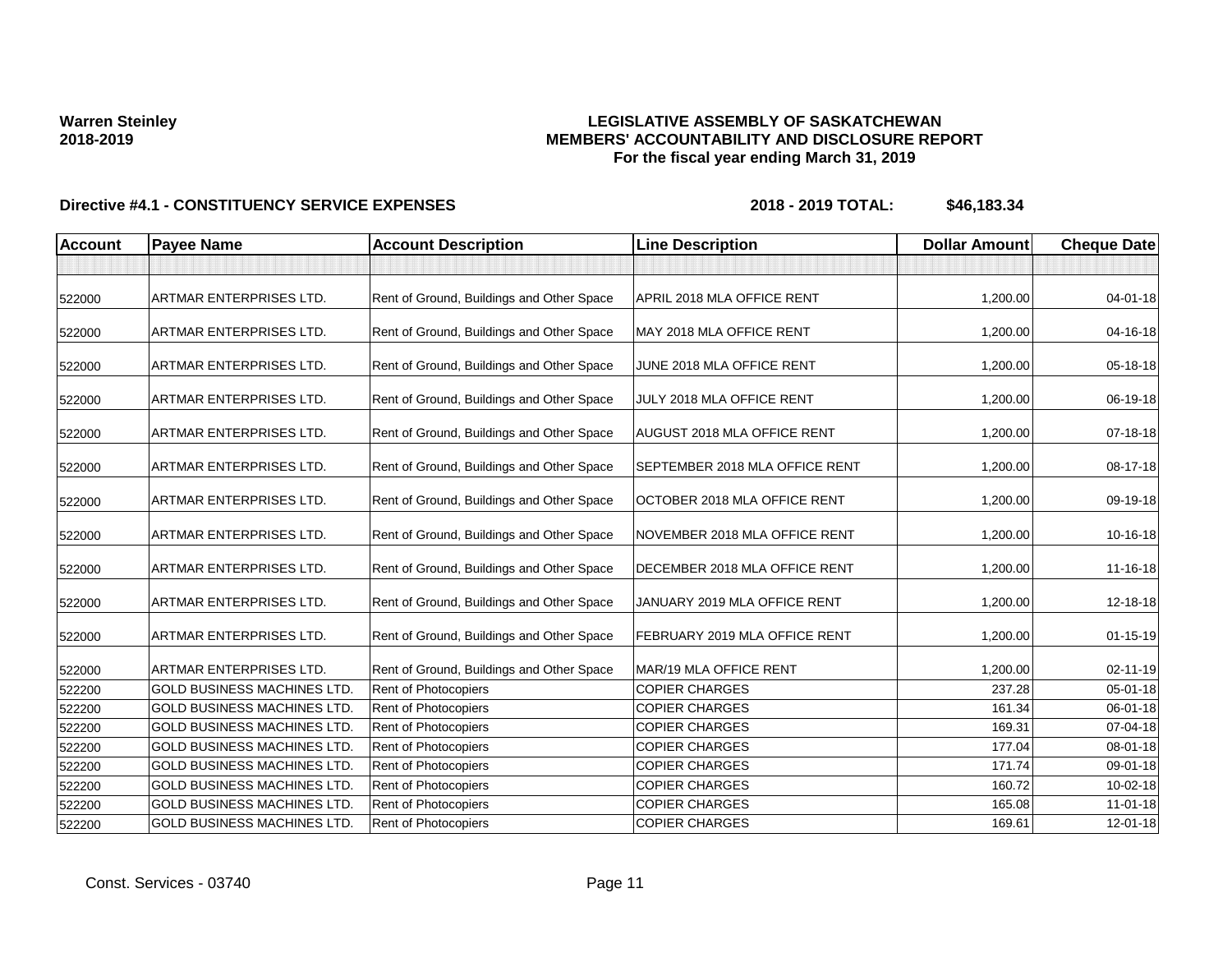## **LEGISLATIVE ASSEMBLY OF SASKATCHEWAN MEMBERS' ACCOUNTABILITY AND DISCLOSURE REPORT For the fiscal year ending March 31, 2019**

| <b>Account</b> | <b>Payee Name</b>                                      | <b>Account Description</b>           | <b>Line Description</b>          | <b>Dollar Amount</b> | <b>Cheque Date</b> |
|----------------|--------------------------------------------------------|--------------------------------------|----------------------------------|----------------------|--------------------|
|                |                                                        |                                      |                                  |                      |                    |
| 522200         | <b>GOLD BUSINESS MACHINES LTD.</b>                     | Rent of Photocopiers                 | <b>COPIER CHARGES</b>            | 161.57               | $01 - 01 - 19$     |
| 522200         | <b>GOLD BUSINESS MACHINES LTD</b>                      | Rent of Photocopiers                 | <b>COPIER CHARGES</b>            | 160.11               | $02 - 01 - 19$     |
| 522200         | <b>GOLD BUSINESS MACHINES LTD</b>                      | Rent of Photocopiers                 | <b>COPIER CHARGES</b>            | 160.54               | 03-01-19           |
| 522200         | <b>GOLD BUSINESS MACHINES LTD.</b>                     | Rent of Photocopiers                 | <b>COPIER CHARGES</b>            | 158.85               | 03-29-19           |
|                | MINISTER OF FINANCE-MINISTRY                           |                                      |                                  |                      |                    |
| 522200         | OF CENTRAL SERVICES                                    | Rent of Photocopiers                 | PHOTOCOPIER SERVICE FEE 2018/19  | 100.00               | 12-01-18           |
| 522500         | <b>GALON INSURANCE BROKERS</b>                         | <b>Insurance Premiums</b>            | INSURANCE #M2182132 2019         | 704.90               | 01-08-19           |
| 524600         | CAPITAL FIRE PROTECTION LTD.                           | Maintenance Contracts                | FIRE EXTINGUISHER MAINTENANCE    | 56.18                | 08-01-18           |
| 525000         | <b>CANADA POST CORPORATION</b>                         | Postal, Courier, Freight and Related | NEIGHBOURHOOD MAIL               | 1,043.88             | 06-11-18           |
| 525000         | KUNTZ, HEATHER L                                       | Postal, Courier, Freight and Related | POSTAGE/MISC OFFICE SUPPLIES     | 85.56                | 07-09-18           |
| 525000         | <b>KUNTZ, HEATHER L</b>                                | Postal, Courier, Freight and Related | POSTAGE/MISC OFFICE SUPPLIES     | 85.56                | 03-05-19           |
| 525000         | MINISTER OF FINANCE-MINISTRY<br>OF CENTRAL SERVICES    | Postal, Courier, Freight and Related | MAIL SERVICES DECEMBER 2018      | 831.92               | 02-01-19           |
| 525000         | <b>PRAIRIE ADVERTISING</b><br><b>DISTRIBUTORS LTD.</b> | Postal, Courier, Freight and Related | <b>MAIL PREP</b>                 | 157.38               | 06-11-18           |
|                | <b>PRAIRIE ADVERTISING</b>                             |                                      |                                  |                      |                    |
| 525000         | <b>DISTRIBUTORS LTD.</b>                               | Postal, Courier, Freight and Related | <b>MAIL PREP</b>                 | 157.62               | 12-04-18           |
| 528000         | KUNTZ, HEATHER L                                       | <b>Support Services</b>              | <b>IPAD CASES/CHARGES/REPAIR</b> | 155.39               | 05-01-18           |
| 528000         | STEINLEY, WARREN H                                     | <b>Support Services</b>              | <b>REIMB: IPHONE REPAIR</b>      | 144.24               | $08 - 01 - 18$     |
| 529000         | <b>CLEANFULLY YOURS INC.</b>                           | <b>General Contractual Services</b>  | <b>OFFICE CLEANING</b>           | 79.50                | 05-01-18           |
| 529000         | <b>CLEANFULLY YOURS INC.</b>                           | <b>General Contractual Services</b>  | OFFICE CLEANING                  | 79.50                | 06-01-18           |
| 529000         | <b>CLEANFULLY YOURS INC.</b>                           | <b>General Contractual Services</b>  | OFFICE CLEANING                  | 79.50                | 07-01-18           |
| 529000         | <b>CLEANFULLY YOURS INC.</b>                           | <b>General Contractual Services</b>  | <b>OFFICE CLEANING</b>           | 79.50                | 08-01-18           |
| 529000         | CLEANFULLY YOURS INC.                                  | <b>General Contractual Services</b>  | OFFICE CLEANING                  | 79.50                | 09-01-18           |
| 529000         | <b>CLEANFULLY YOURS INC.</b>                           | <b>General Contractual Services</b>  | OFFICE CLEANING                  | 79.50                | $10 - 01 - 18$     |
| 529000         | <b>CLEANFULLY YOURS INC.</b>                           | <b>General Contractual Services</b>  | OFFICE CLEANING                  | 79.50                | $11-01-18$         |
| 529000         | CLEANFULLY YOURS INC.                                  | <b>General Contractual Services</b>  | OFFICE CLEANING                  | 79.50                | 12-01-18           |
| 529000         | <b>CLEANFULLY YOURS INC.</b>                           | <b>General Contractual Services</b>  | <b>OFFICE CLEANING</b>           | 79.50                | $01 - 01 - 19$     |
| 529000         | <b>CLEANFULLY YOURS INC.</b>                           | <b>General Contractual Services</b>  | OFFICE CLEANING                  | 79.50                | 02-01-19           |
| 529000         | <b>CLEANFULLY YOURS INC.</b>                           | <b>General Contractual Services</b>  | <b>OFFICE CLEANING</b>           | 79.50                | 03-01-19           |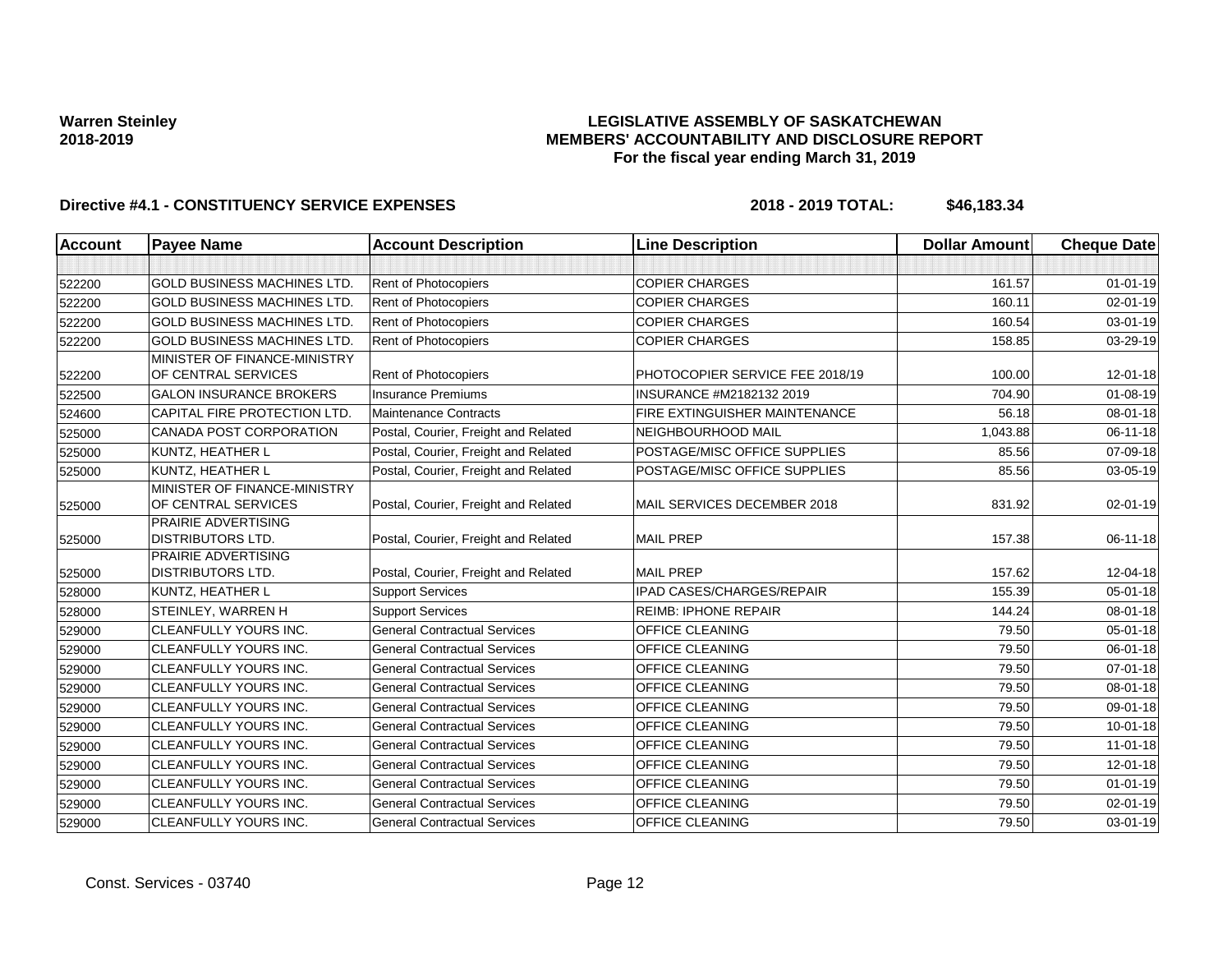## **LEGISLATIVE ASSEMBLY OF SASKATCHEWAN MEMBERS' ACCOUNTABILITY AND DISCLOSURE REPORT For the fiscal year ending March 31, 2019**

| <b>Account</b> | <b>Payee Name</b>                                  | <b>Account Description</b>              | <b>Line Description</b>                                     | <b>Dollar Amount</b> | <b>Cheque Date</b> |
|----------------|----------------------------------------------------|-----------------------------------------|-------------------------------------------------------------|----------------------|--------------------|
|                |                                                    |                                         |                                                             |                      |                    |
| 529000         | <b>CLEANFULLY YOURS INC.</b>                       | <b>General Contractual Services</b>     | OFFICE CLEANING                                             | 79.50                | 03-21-19           |
| 529000         | <b>CROWN SHRED &amp; RECYCLING</b>                 | <b>General Contractual Services</b>     | RECYCLING/SHREDDING SERVICES                                | 65.43                | 06-01-18           |
| 529000         | <b>CROWN SHRED &amp; RECYCLING</b>                 | <b>General Contractual Services</b>     | <b>SHREDDING</b>                                            | 60.50                | $07 - 01 - 18$     |
| 529000         | <b>CROWN SHRED &amp; RECYCLING</b>                 | <b>General Contractual Services</b>     | <b>SHREDDING</b>                                            | 60.50                | 08-01-18           |
| 529000         | <b>CROWN SHRED &amp; RECYCLING</b>                 | <b>General Contractual Services</b>     | <b>SHREDDING SERVICES</b>                                   | 60.50                | 09-01-18           |
| 529000         | <b>CROWN SHRED &amp; RECYCLING</b>                 | <b>General Contractual Services</b>     | <b>SHREDDING</b>                                            | 60.50                | $11-01-18$         |
| 529000         | <b>CROWN SHRED &amp; RECYCLING</b>                 | <b>General Contractual Services</b>     | <b>SHREDDING</b>                                            | 60.50                | 12-01-18           |
| 529000         | <b>CROWN SHRED &amp; RECYCLING</b>                 | <b>General Contractual Services</b>     | <b>SHREDDING SERVICE</b>                                    | 60.50                | $01 - 01 - 19$     |
| 529000         | <b>CROWN SHRED &amp; RECYCLING</b>                 | <b>General Contractual Services</b>     | <b>SHREDDING</b>                                            | 60.50                | 03-01-19           |
| 529000         | <b>CROWN SHRED &amp; RECYCLING</b>                 | <b>General Contractual Services</b>     | <b>SHREDDING</b>                                            | 60.50                | 03-31-19           |
| 529200         | KUNTZ, HEATHER L                                   | <b>Professional Development</b>         | TUITION/TEXTBOOKS/PARKING                                   | 1,682.40             | 05-04-18           |
| 529200         | KUNTZ, HEATHER L                                   | <b>Professional Development</b>         | REIMB: TUITION/PARKING/FLORAL<br>ARRANGEMENT/MISC SUPPLIES  | 1,199.30             | 10-05-18           |
| 529201         | KUNTZ, HEATHER L                                   | <b>Tuition and Book Reimbursement</b>   | TUITION/TEXTBOOKS/PARKING                                   | 389.04               | 05-04-18           |
| 530000         | <b>PATTISON OUTDOOR</b><br><b>ADVERTISING LTD.</b> | <b>Communications Development Costs</b> | ADVERTISING PRODUCTION                                      | 53.00                | 12-01-18           |
| 530000         | <b>PATTISON OUTDOOR</b><br>ADVERTISING LTD.        | <b>Communications Development Costs</b> | ADVERTISING PRODUCTION                                      | 625.40               | 12-01-18           |
| 530000         | PATTISON OUTDOOR<br>ADVERTISING LTD.               | <b>Communications Development Costs</b> | <b>ADVERTISING</b>                                          | 53.00                | 12-03-18           |
| 530000         | <b>PATTISON OUTDOOR</b><br>ADVERTISING LTD.        | <b>Communications Development Costs</b> | ADVERTISING PRODUCTION                                      | 53.00                | $01 - 01 - 19$     |
| 530000         | <b>PATTISON OUTDOOR</b><br>ADVERTISING LTD.        | <b>Communications Development Costs</b> | ADVERTISING PRODUCTION                                      | 53.00                | 03-01-19           |
| 530000         | <b>PATTISON OUTDOOR</b><br>ADVERTISING LTD.        | <b>Communications Development Costs</b> | ADVERTISING PRODUCTION                                      | 53.00                | 03-25-19           |
| 530300         | MARU GROUP CANADA INC.                             | Primary Research/Focus group            | AD HOC CONSULTING - BRAND<br><b>HEALTH/TRACKING U&amp;A</b> | 632.98               | 08-01-18           |
| 530300         | MARU GROUP CANADA INC.                             | Primary Research/Focus group            | AD HOC CONSULTING-BRAND<br>HEALTH/TRACKING/U&A              | 632.98               | $10 - 01 - 18$     |
| 530300         | MARU GROUP CANADA INC.                             | Primary Research/Focus group            | GROUP AD HOC CONSULTING                                     | 632.98               | $11-01-18$         |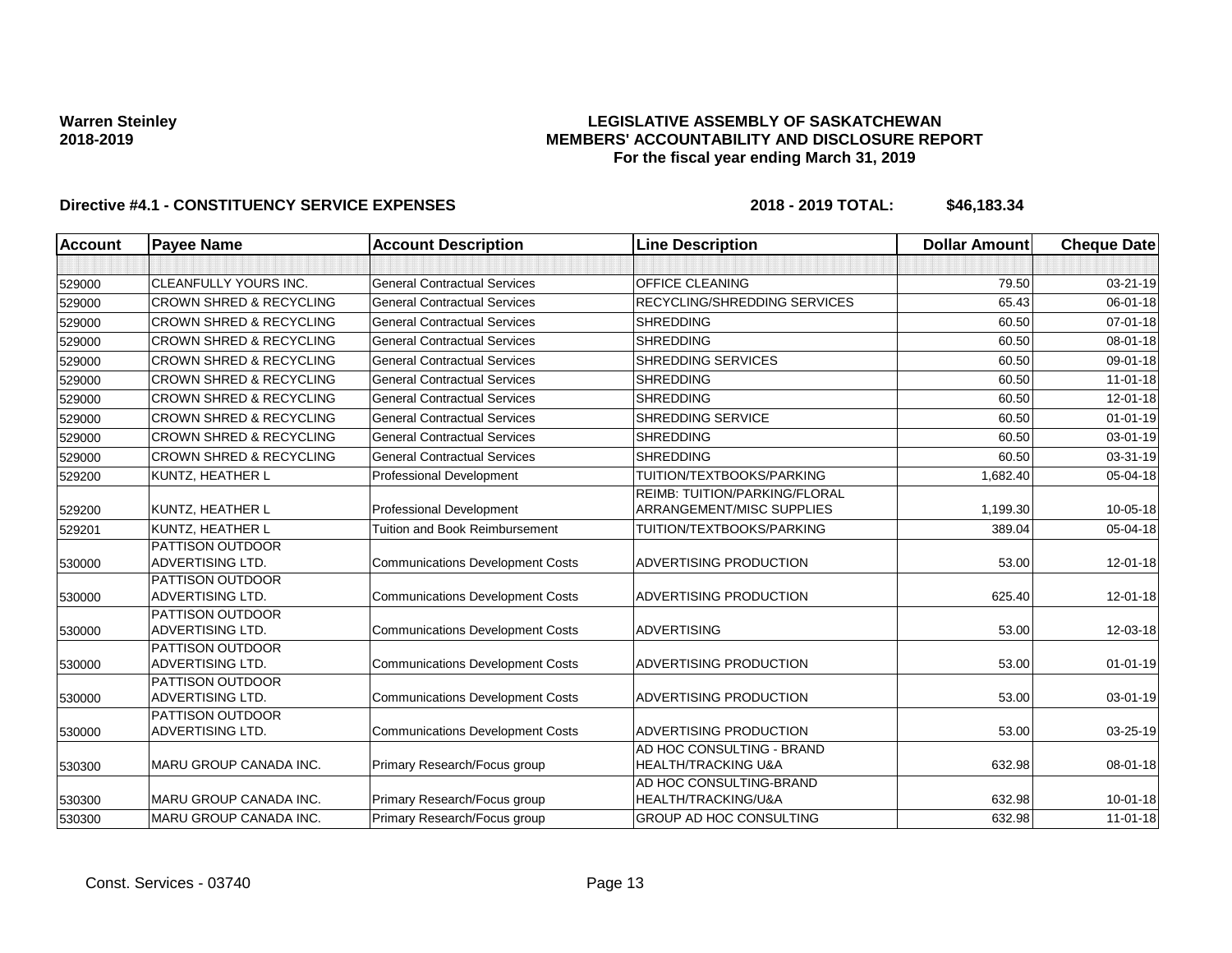## **LEGISLATIVE ASSEMBLY OF SASKATCHEWAN MEMBERS' ACCOUNTABILITY AND DISCLOSURE REPORT For the fiscal year ending March 31, 2019**

| <b>Account</b>   | <b>Payee Name</b>                           | <b>Account Description</b>   | <b>Line Description</b>              | <b>Dollar Amount</b> | <b>Cheque Date</b> |
|------------------|---------------------------------------------|------------------------------|--------------------------------------|----------------------|--------------------|
|                  |                                             |                              |                                      |                      |                    |
| 530300           | MARU GROUP CANADA INC.                      | Primary Research/Focus group | <b>GROUP AD AD CONSULTING</b>        | 632.98               | $12 - 01 - 18$     |
| 530500           | <b>CREATIVE FIRE</b>                        | Media Placement              | <b>ADVERTISING</b>                   | 1,061.20             | 08-17-18           |
| 530500           | <b>CREATIVE FIRE</b>                        | Media Placement              | ADVERTISING                          | 2,316.03             | 12-01-18           |
| 530500           | <b>CREATIVE FIRE</b>                        | <b>Media Placement</b>       | <b>ADVERTISING</b>                   | 1,462.68             | 03-26-19           |
|                  | PATTISON OUTDOOR                            |                              |                                      |                      |                    |
| 530500           | <b>ADVERTISING LTD.</b>                     | Media Placement              | <b>ADVERTISING</b>                   | 320.00               | $12 - 01 - 18$     |
|                  | <b>PATTISON OUTDOOR</b>                     |                              |                                      |                      |                    |
| 530500           | <b>ADVERTISING LTD.</b>                     | Media Placement              | <b>ADVERTISING</b>                   | 1,066.67             | 12-10-18           |
|                  | <b>PATTISON OUTDOOR</b><br>ADVERTISING LTD. | Media Placement              | <b>ADVERTISING</b>                   | 53.00                | 02-01-19           |
| 530500<br>530500 | POSTCARD PORTABLES REGINA                   | Media Placement              | <b>ADVERTISING</b>                   | 305.00               | $05 - 01 - 18$     |
|                  | POSTCARD PORTABLES REGINA                   | Media Placement              | ADVERTISING                          | 305.00               | 05-05-18           |
| 530500           |                                             |                              |                                      |                      |                    |
| 530500           | POSTCARD PORTABLES REGINA                   | Media Placement              | <b>ADVERTISING</b>                   | 305.00               | 06-05-18           |
| 530500           | POSTCARD PORTABLES REGINA                   | Media Placement              | <b>ADVERTISING</b>                   | 305.00               | 07-05-18           |
| 530500           | <b>POSTCARD PORTABLES REGINA</b>            | Media Placement              | <b>ADVERTISING</b>                   | 305.00               | 08-13-18           |
| 530500           | POSTCARD PORTABLES REGINA                   | Media Placement              | <b>ADVERTISING</b>                   | 305.00               | $10-01-18$         |
| 530500           | POSTCARD PORTABLES REGINA                   | Media Placement              | <b>ADVERTISING</b>                   | 305.00               | $11-01-18$         |
| 530500           | POSTCARD PORTABLES REGINA                   | Media Placement              | <b>ADVERTISING</b>                   | 305.00               | $11 - 05 - 18$     |
| 530500           | POSTCARD PORTABLES REGINA                   | Media Placement              | <b>ADVERTISING</b>                   | 305.00               | 03-01-19           |
| 530500           | POSTCARD PORTABLES REGINA                   | Media Placement              | <b>ADVERTISING</b>                   | 305.00               | 03-01-19           |
| 530500           | POSTCARD PORTABLES REGINA                   | Media Placement              | <b>ADVERTISING</b>                   | 305.00               | 03-01-19           |
| 530500           | <b>POSTCARD PORTABLES REGINA</b>            | Media Placement              | <b>ADVERTISING</b>                   | 305.00               | 03-05-19           |
| 530500           | <b>REGINA RED SOX BASEBALL</b>              | Media Placement              | <b>ADVERTISING</b>                   | 500.00               | 06-01-18           |
|                  | <b>SASKATCHEWAN SENIORS</b>                 |                              |                                      |                      |                    |
| 530500           | <b>MECHANISM</b>                            | Media Placement              | <b>ADVERTISING</b>                   | 45.34                | 02-01-19           |
|                  | SASKATCHEWAN SENIORS                        |                              |                                      |                      |                    |
| 530500           | <b>MECHANISM</b>                            | Media Placement              | <b>ADVERTISING</b>                   | 362.66               | 02-01-19           |
| 530800           | <b>WESTERN LITHO PRINTERS LTD.</b>          | Publications                 | <b>NEWSLETTERS</b>                   | 971.00               | $07 - 01 - 18$     |
|                  |                                             |                              | <b>REIMB: TUITION/PARKING/FLORAL</b> |                      |                    |
| 530900           | KUNTZ, HEATHER L                            | <b>Promotional Items</b>     | ARRANGEMENT/MISC SUPPLIES            | 78.60                | 10-05-18           |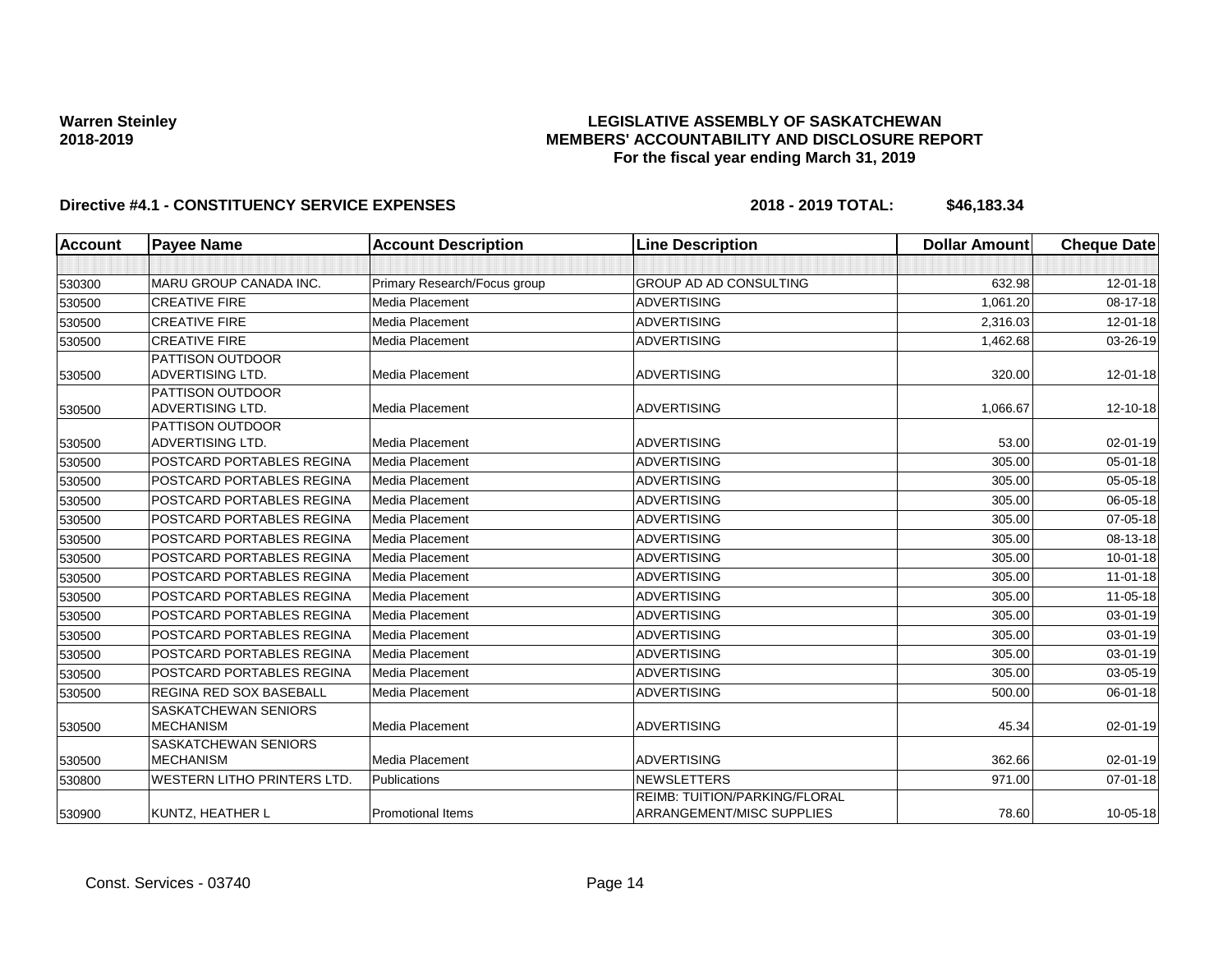## **LEGISLATIVE ASSEMBLY OF SASKATCHEWAN MEMBERS' ACCOUNTABILITY AND DISCLOSURE REPORT For the fiscal year ending March 31, 2019**

| <b>Account</b> | <b>Payee Name</b>           | <b>Account Description</b> | <b>Line Description</b>                       | <b>Dollar Amount</b> | <b>Cheque Date</b> |
|----------------|-----------------------------|----------------------------|-----------------------------------------------|----------------------|--------------------|
|                |                             |                            |                                               |                      |                    |
| 530900         | TREASURE HOUSE IMPORTS LTD. | <b>Promotional Items</b>   | <b>PROVINCIAL PINS</b>                        | 107.50               | $11 - 08 - 18$     |
| 530900         | WESTERN LITHO PRINTERS LTD. | <b>Promotional Items</b>   | <b>CHRISTMAS CARDS</b>                        | 890.40               | $01 - 01 - 19$     |
| 542000         | KUNTZ, HEATHER L            | Travel                     | C.A. TRAVEL APRIL 6 - 25, 2018                | 196.38               | $05 - 01 - 18$     |
| 542000         | KUNTZ, HEATHER L            | Travel                     | C.A. TRAVEL MAY 1 - 2, 2018                   | 22.41                | 05-01-18           |
| 542000         | KUNTZ, HEATHER L            | Travel                     | <b>CA TRAVEL</b>                              | 96.00                | 05-04-18           |
| 542000         | <b>KUNTZ, HEATHER L</b>     | Travel                     | C.A. TRAVEL MAY 4 - 15, 2018                  | 79.73                | 06-01-18           |
| 542000         | KUNTZ, HEATHER L            | Travel                     | C.A. TRAVEL JUNE 12 - 26, 2018                | 136.52               | 06-26-18           |
| 542000         | KUNTZ, HEATHER L            | Travel                     | C.A. TRAVEL JULY 5 - 19, 2018                 | 109.59               | 07-19-18           |
| 542000         | <b>KUNTZ, HEATHER L</b>     | Travel                     | C.A. TRAVEL JULY 24 - 25 2018                 | 78.08                | 08-01-18           |
| 542000         | KUNTZ, HEATHER L            | Travel                     | C.A. TRAVEL AUGUST 2018                       | 85.59                | 08-16-18           |
| 542000         | KUNTZ, HEATHER L            | Travel                     | <b>CA TRAVEL</b>                              | 6.00                 | 09-17-18           |
| 542000         | KUNTZ, HEATHER L            | Travel                     | C.A. TRAVEL AUGUST 28 - SEPTEMBER<br>17, 2018 | 56.89                | 09-17-18           |
| 542000         | <b>KUNTZ, HEATHER L</b>     | Travel                     | <b>CA TRAVEL</b>                              | 18.00                | 10-05-18           |
|                |                             |                            | C.A. TRAVEL SEPTEMBER 28 - OCTOBER            |                      |                    |
| 542000         | KUNTZ, HEATHER L            | Travel                     | 5, 2018                                       | 44.96                | 10-05-18           |
| 542000         | KUNTZ, HEATHER L            | Travel                     | <b>CA TRAVEL</b>                              | 15.00                | 11-13-18           |
| 542000         | KUNTZ, HEATHER L            | Travel                     | C.A. TRAVEL OCTOBER 11 - NOVEMBER<br>15, 2018 | 79.10                | $11 - 15 - 18$     |
| 542000         | KUNTZ, HEATHER L            | Travel                     | C.A. TRAVEL NOVEMBER 22 - 30, 2018            | 75.78                | $12 - 01 - 18$     |
| 542000         | <b>KUNTZ, HEATHER L</b>     | Travel                     | <b>CA TRAVEL</b>                              | 10.50                | $12 - 01 - 18$     |
| 542000         | <b>KUNTZ, HEATHER L</b>     | Travel                     | C.A. TRAVEL DECEMBER 4 - 12, 2018             | 62.26                | $01 - 01 - 19$     |
| 542000         | KUNTZ, HEATHER L            | Travel                     | C.A. TRAVEL DECEMBER 18 & JANUARY 7           | 62.79                | $01 - 07 - 19$     |
| 542000         | KUNTZ. HEATHER L            | Travel                     | <b>CA TRAVEL</b>                              | 1.857.80             | $02 - 01 - 19$     |
| 542000         | <b>KUNTZ, HEATHER L</b>     | Travel                     | C.A. TRAVEL JANUARY 15 - 24, 2019             | 102.33               | $02 - 01 - 19$     |
| 542000         | KUNTZ, HEATHER L            | Travel                     | C.A. TRAVEL FEBRUARY 28 - MARCH 11,<br>2019   | 64.25                | $03 - 11 - 19$     |
| 542000         | <b>KUNTZ, HEATHER L</b>     | Travel                     | C.A. TRAVEL MARCH 15 - 22, 2019               | 59.45                | $03 - 21 - 19$     |
| 542000         | <b>KUNTZ, HEATHER L</b>     | Travel                     | C.A. TRAVEL MARCH 26 - 29, 2019               | 20.40                | 03-29-19           |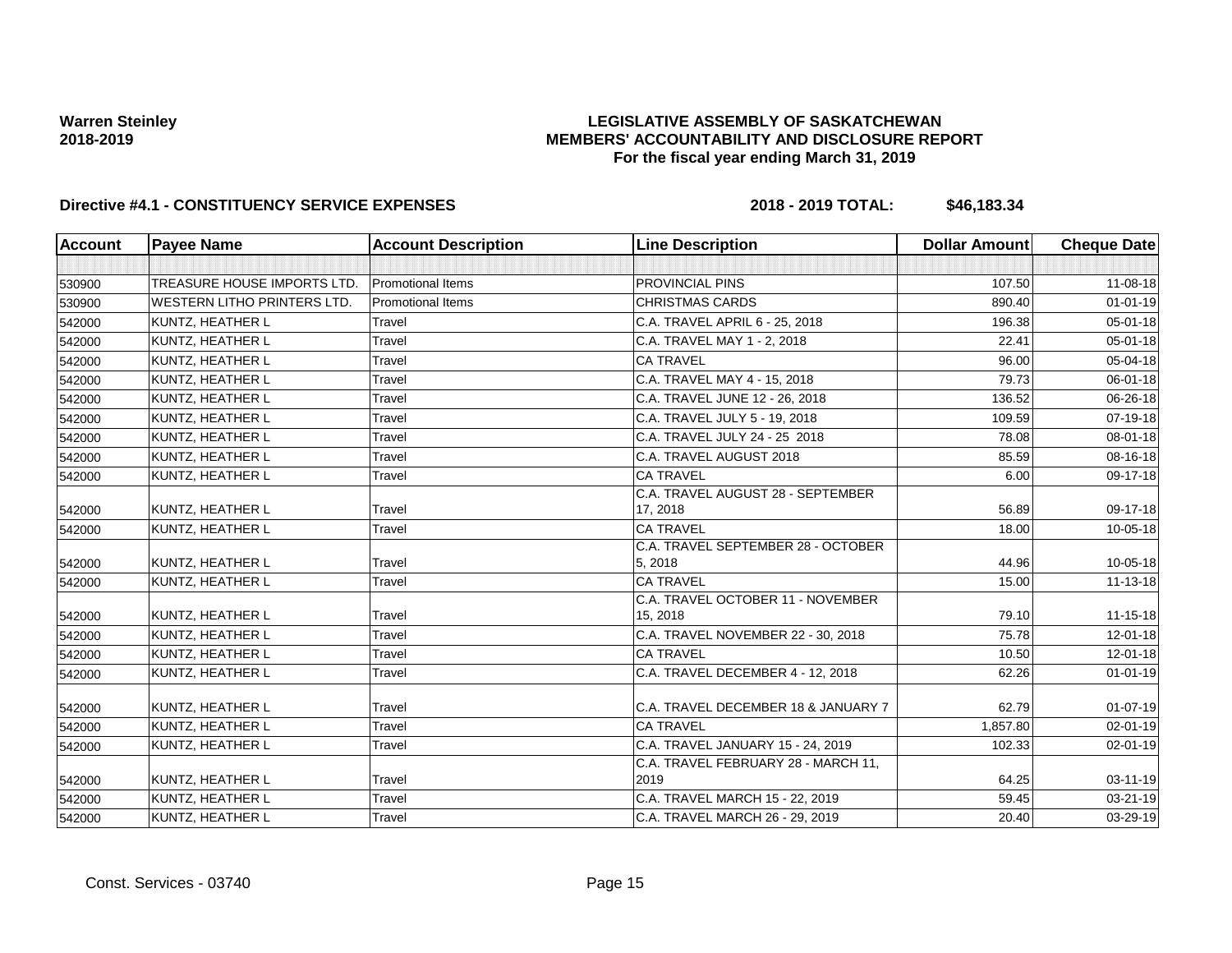## **LEGISLATIVE ASSEMBLY OF SASKATCHEWAN MEMBERS' ACCOUNTABILITY AND DISCLOSURE REPORT For the fiscal year ending March 31, 2019**

| <b>Account</b> | <b>Payee Name</b>         | <b>Account Description</b>    | <b>Line Description</b>            | <b>Dollar Amount</b> | <b>Cheque Date</b> |
|----------------|---------------------------|-------------------------------|------------------------------------|----------------------|--------------------|
|                |                           |                               |                                    |                      |                    |
|                |                           |                               | REIMB: C.A. TICKET TO RCMP CHARITY |                      |                    |
| 542000         | <b>STEINLEY, WARREN H</b> | Travel                        | <b>BALL</b>                        | 183.75               | 04-01-18           |
| 550200         | <b>KUNTZ, HEATHER L</b>   | Books, Mags and Ref Materials | <b>REIMB: TEXTBOOKS</b>            | 204.45               | $01 - 07 - 19$     |
| 555000         | KUNTZ, HEATHER L          | Other Material and Supplies   | <b>IPAD CASES/CHARGES/REPAIR</b>   | 116.51               | 05-01-18           |
| 555000         | KUNTZ, HEATHER L          | Other Material and Supplies   | MISC OFFICE SUPPLIES               | 26.93                | 06-07-18           |
| 555000         | KUNTZ, HEATHER L          | Other Material and Supplies   | MISC OFFICE SUPPLIES/POSTAGE       | 39.59                | 07-09-18           |
| 555000         | KUNTZ, HEATHER L          | Other Material and Supplies   | MISC & OFFICE SUPPLIES             | 60.01                | 08-16-18           |
| 555000         | KUNTZ, HEATHER L          | Other Material and Supplies   | PARKING/MISC OFFICE SUPPLIES       | 22.19                | 09-17-18           |
| 555000         | KUNTZ, HEATHER L          | Other Material and Supplies   | MISC OFFICE SUPPLIES               | 41.10                | 10-05-18           |
| 555000         | KUNTZ, HEATHER L          | Other Material and Supplies   | <b>MISC OFFICE SUPPLIES</b>        | 43.27                | $11 - 13 - 18$     |
| 555000         | KUNTZ, HEATHER L          | Other Material and Supplies   | MISC & OFFICE SUPPLIES/PARKING     | 84.51                | 12-01-18           |
| 555000         | KUNTZ, HEATHER L          | Other Material and Supplies   | MISC OFFICE SUPPLIES               | 67.86                | $01 - 01 - 19$     |
| 555000         | KUNTZ, HEATHER L          | Other Material and Supplies   | POSTAGE/MISC OFFICE SUPPLIES       | 45.33                | 03-05-19           |
| 555000         | KUNTZ, HEATHER L          | Other Material and Supplies   | <b>MISC OFFICE SUPPLIES</b>        | 95.47                | 03-29-19           |
| 564300         | <b>KUNTZ, HEATHER L</b>   | Computer Hardware - Exp.      | <b>KEYBOARD/CHARGER</b>            | 233.30               | $05 - 01 - 18$     |
| 588950         |                           |                               | PREPAID EXPENSE ADJUSTMENT         | 511.87               | $04 - 12 - 18$     |
|                |                           |                               |                                    |                      |                    |
|                |                           |                               |                                    |                      |                    |
|                |                           |                               |                                    |                      |                    |
|                |                           |                               |                                    |                      |                    |
|                |                           |                               |                                    |                      |                    |
|                |                           |                               |                                    |                      |                    |
|                |                           |                               |                                    |                      |                    |
|                |                           |                               |                                    |                      |                    |
|                |                           |                               |                                    |                      |                    |
|                |                           |                               |                                    |                      |                    |
|                |                           |                               |                                    |                      |                    |
|                |                           |                               |                                    |                      |                    |
|                |                           |                               |                                    |                      |                    |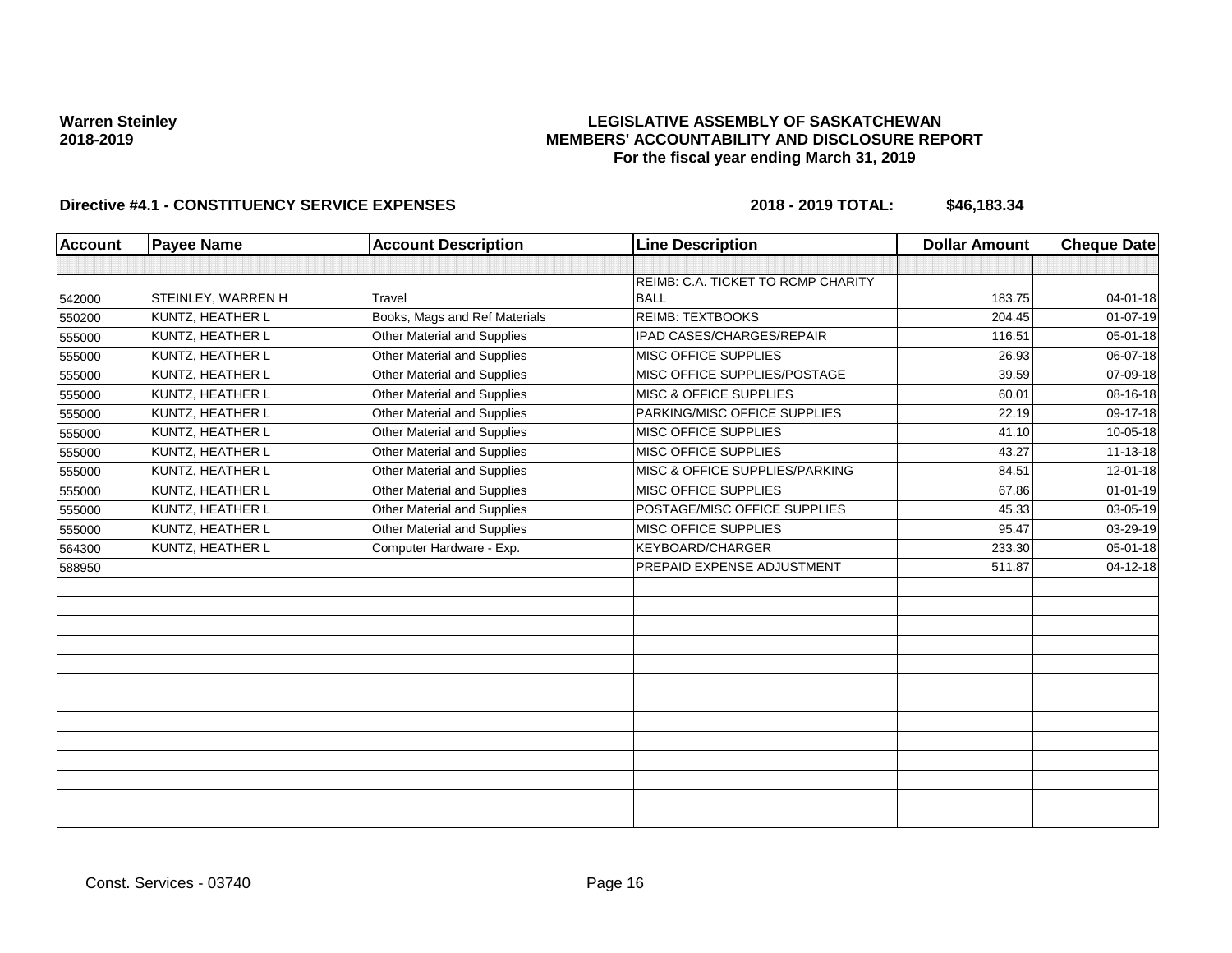## **LEGISLATIVE ASSEMBLY OF SASKATCHEWAN MEMBERS' ACCOUNTABILITY AND DISCLOSURE REPORT For the fiscal year ending March 31, 2019**

| <b>Account</b> | Payee Name | <b>Account Description</b> | <b>Line Description</b> | <b>Dollar Amount</b> | <b>Cheque Date</b> |
|----------------|------------|----------------------------|-------------------------|----------------------|--------------------|
|                |            |                            |                         |                      |                    |
|                |            |                            |                         |                      |                    |
|                |            |                            |                         |                      |                    |
|                |            |                            |                         |                      |                    |
|                |            |                            |                         |                      |                    |
|                |            |                            |                         |                      |                    |
|                |            |                            |                         |                      |                    |
|                |            |                            |                         |                      |                    |
|                |            |                            |                         |                      |                    |
|                |            |                            |                         |                      |                    |
|                |            |                            |                         |                      |                    |
|                |            |                            |                         |                      |                    |
|                |            |                            |                         |                      |                    |
|                |            |                            |                         |                      |                    |
|                |            |                            |                         |                      |                    |
|                |            |                            |                         |                      |                    |
|                |            |                            |                         |                      |                    |
|                |            |                            |                         |                      |                    |
|                |            |                            |                         |                      |                    |
|                |            |                            |                         |                      |                    |
|                |            |                            |                         |                      |                    |
|                |            |                            |                         |                      |                    |
|                |            |                            |                         |                      |                    |
|                |            |                            |                         |                      |                    |
|                |            |                            |                         |                      |                    |
|                |            |                            |                         |                      |                    |
|                |            |                            |                         |                      |                    |
|                |            |                            |                         |                      |                    |
|                |            |                            |                         |                      |                    |
|                |            |                            |                         |                      |                    |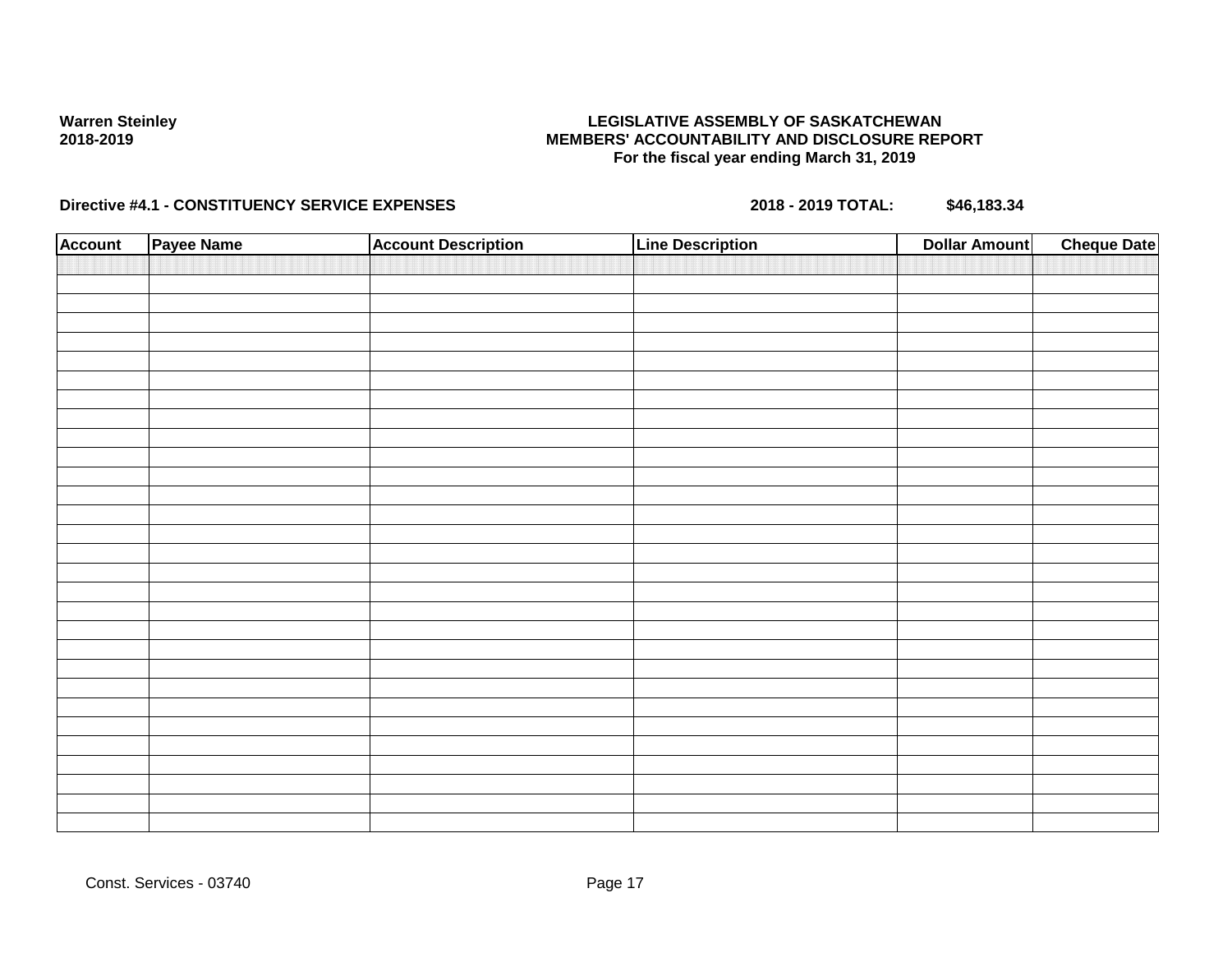## **LEGISLATIVE ASSEMBLY OF SASKATCHEWAN MEMBERS' ACCOUNTABILITY AND DISCLOSURE REPORT For the fiscal year ending March 31, 2019**

| <b>Account</b> | Payee Name | <b>Account Description</b> | <b>Line Description</b> | <b>Dollar Amount</b> | <b>Cheque Date</b> |
|----------------|------------|----------------------------|-------------------------|----------------------|--------------------|
|                |            |                            |                         |                      |                    |
|                |            |                            |                         |                      |                    |
|                |            |                            |                         |                      |                    |
|                |            |                            |                         |                      |                    |
|                |            |                            |                         |                      |                    |
|                |            |                            |                         |                      |                    |
|                |            |                            |                         |                      |                    |
|                |            |                            |                         |                      |                    |
|                |            |                            |                         |                      |                    |
|                |            |                            |                         |                      |                    |
|                |            |                            |                         |                      |                    |
|                |            |                            |                         |                      |                    |
|                |            |                            |                         |                      |                    |
|                |            |                            |                         |                      |                    |
|                |            |                            |                         |                      |                    |
|                |            |                            |                         |                      |                    |
|                |            |                            |                         |                      |                    |
|                |            |                            |                         |                      |                    |
|                |            |                            |                         |                      |                    |
|                |            |                            |                         |                      |                    |
|                |            |                            |                         |                      |                    |
|                |            |                            |                         |                      |                    |
|                |            |                            |                         |                      |                    |
|                |            |                            |                         |                      |                    |
|                |            |                            |                         |                      |                    |
|                |            |                            |                         |                      |                    |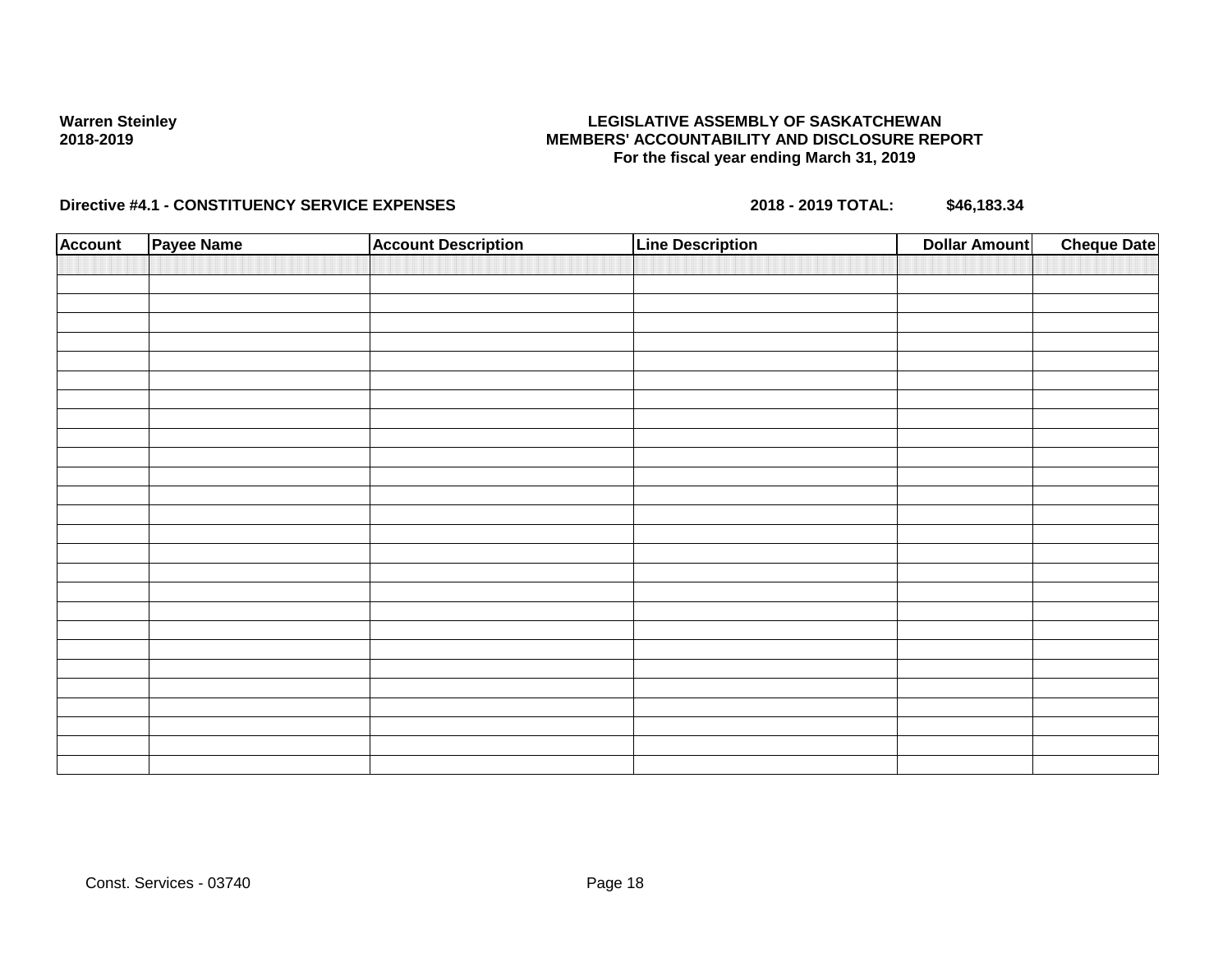## **LEGISLATIVE ASSEMBLY OF SASKATCHEWAN MEMBERS' ACCOUNTABILITY AND DISCLOSURE REPORT For the fiscal year ending March 31, 2019**

| <b>Account</b> | <b>Payee Name</b> | <b>Account Description</b>                    | <b>Dollar Amount</b> | <b>Cheque Date</b> |
|----------------|-------------------|-----------------------------------------------|----------------------|--------------------|
|                |                   |                                               |                      |                    |
| 513000         | KUNTZ, HEATHER L  | Out-of-Scope Permanent                        | 2,232.64             | 04-24-18           |
| 513000         | KUNTZ, HEATHER L  | Out-of-Scope Permanent                        | 2,232.64             | 05-08-18           |
| 513000         | KUNTZ, HEATHER L  | Out-of-Scope Permanent                        | 2,232.64             | 05-23-18           |
| 513000         | KUNTZ, HEATHER L  | Out-of-Scope Permanent                        | 2,411.20             | 06-05-18           |
| 513000         | KUNTZ, HEATHER L  | Out-of-Scope Permanent                        | 2,411.20             | 06-13-18           |
| 513000         | KUNTZ, HEATHER L  | Out-of-Scope Permanent                        | 2,411.20             | 06-27-18           |
| 513000         | KUNTZ, HEATHER L  | Out-of-Scope Permanent                        | 2,411.20             | $07 - 11 - 18$     |
| 513000         | KUNTZ, HEATHER L  | Out-of-Scope Permanent                        | 2,411.20             | 07-25-18           |
| 513000         | KUNTZ, HEATHER L  | Out-of-Scope Permanent                        | 2,411.20             | 08-08-18           |
| 513000         | KUNTZ, HEATHER L  | Out-of-Scope Permanent                        | 2,411.20             | 08-22-18           |
| 513000         | KUNTZ, HEATHER L  | Out-of-Scope Permanent                        | 2,411.20             | 09-05-18           |
| 513000         | KUNTZ, HEATHER L  | Out-of-Scope Permanent                        | 2,411.20             | 09-19-18           |
| 513000         | KUNTZ, HEATHER L  | Out-of-Scope Permanent                        | 2,411.20             | 10-03-18           |
| 513000         | KUNTZ, HEATHER L  | Out-of-Scope Permanent                        | 2,411.20             | 10-17-18           |
| 513000         | KUNTZ, HEATHER L  | Out-of-Scope Permanent                        | 2,411.20             | $11 - 01 - 18$     |
| 513000         | KUNTZ, HEATHER L  | Out-of-Scope Permanent                        | 2,411.20             | $11 - 14 - 18$     |
| 513000         | KUNTZ, HEATHER L  | Out-of-Scope Permanent                        | 2,411.20             | $11 - 28 - 18$     |
| 513000         | KUNTZ, HEATHER L  | Out-of-Scope Permanent                        | 2,411.20             | $12 - 12 - 18$     |
| 513000         | KUNTZ, HEATHER L  | Out-of-Scope Permanent                        | 2,411.20             | 12-27-18           |
| 513000         | KUNTZ, HEATHER L  | Out-of-Scope Permanent                        | 2,411.20             | 01-09-19           |
| 513000         | KUNTZ, HEATHER L  | Out-of-Scope Permanent                        | 2,411.20             | $01 - 23 - 19$     |
| 513000         | KUNTZ, HEATHER L  | Out-of-Scope Permanent                        | 2,411.20             | 02-06-19           |
| 513000         | KUNTZ, HEATHER L  | Out-of-Scope Permanent                        | 2,411.20             | $02 - 20 - 19$     |
| 513000         | KUNTZ, HEATHER L  | Out-of-Scope Permanent                        | 2,411.20             | 03-06-19           |
| 513000         | KUNTZ, HEATHER L  | Out-of-Scope Permanent                        | 2,411.20             | 03-20-19           |
| 513000         | KUNTZ, HEATHER L  | Out-of-Scope Permanent                        | 2,411.20             | 04-03-19           |
| 519900         | None (Default)    | Change in Y/E Accrued Empl Leave Entitlements | $-1,116.32$          | 04-18-18           |
| 519900         | None (Default)    | Change in Y/E Accrued Empl Leave Entitlements | 361.68               | 04-08-19           |
|                |                   |                                               |                      |                    |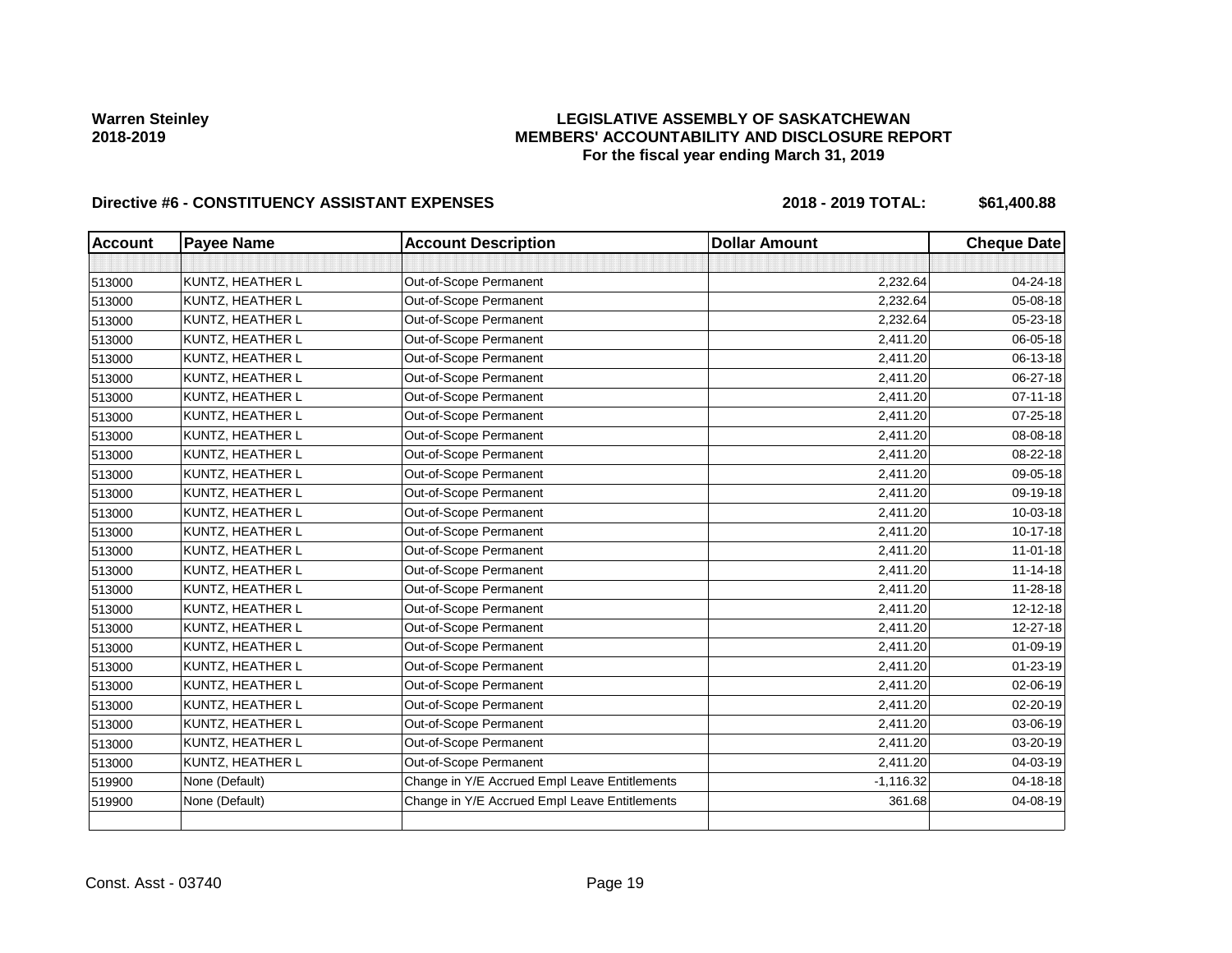## **LEGISLATIVE ASSEMBLY OF SASKATCHEWAN MEMBERS' ACCOUNTABILITY AND DISCLOSURE REPORT For the fiscal year ending March 31, 2019**

| <b>Account</b> | Payee Name | <b>Account Description</b> | <b>Dollar Amount</b> | <b>Cheque Date</b> |
|----------------|------------|----------------------------|----------------------|--------------------|
|                |            |                            |                      |                    |
|                |            |                            |                      |                    |
|                |            |                            |                      |                    |
|                |            |                            |                      |                    |
|                |            |                            |                      |                    |
|                |            |                            |                      |                    |
|                |            |                            |                      |                    |
|                |            |                            |                      |                    |
|                |            |                            |                      |                    |
|                |            |                            |                      |                    |
|                |            |                            |                      |                    |
|                |            |                            |                      |                    |
|                |            |                            |                      |                    |
|                |            |                            |                      |                    |
|                |            |                            |                      |                    |
|                |            |                            |                      |                    |
|                |            |                            |                      |                    |
|                |            |                            |                      |                    |
|                |            |                            |                      |                    |
|                |            |                            |                      |                    |
|                |            |                            |                      |                    |
|                |            |                            |                      |                    |
|                |            |                            |                      |                    |
|                |            |                            |                      |                    |
|                |            |                            |                      |                    |
|                |            |                            |                      |                    |
|                |            |                            |                      |                    |
|                |            |                            |                      |                    |
|                |            |                            |                      |                    |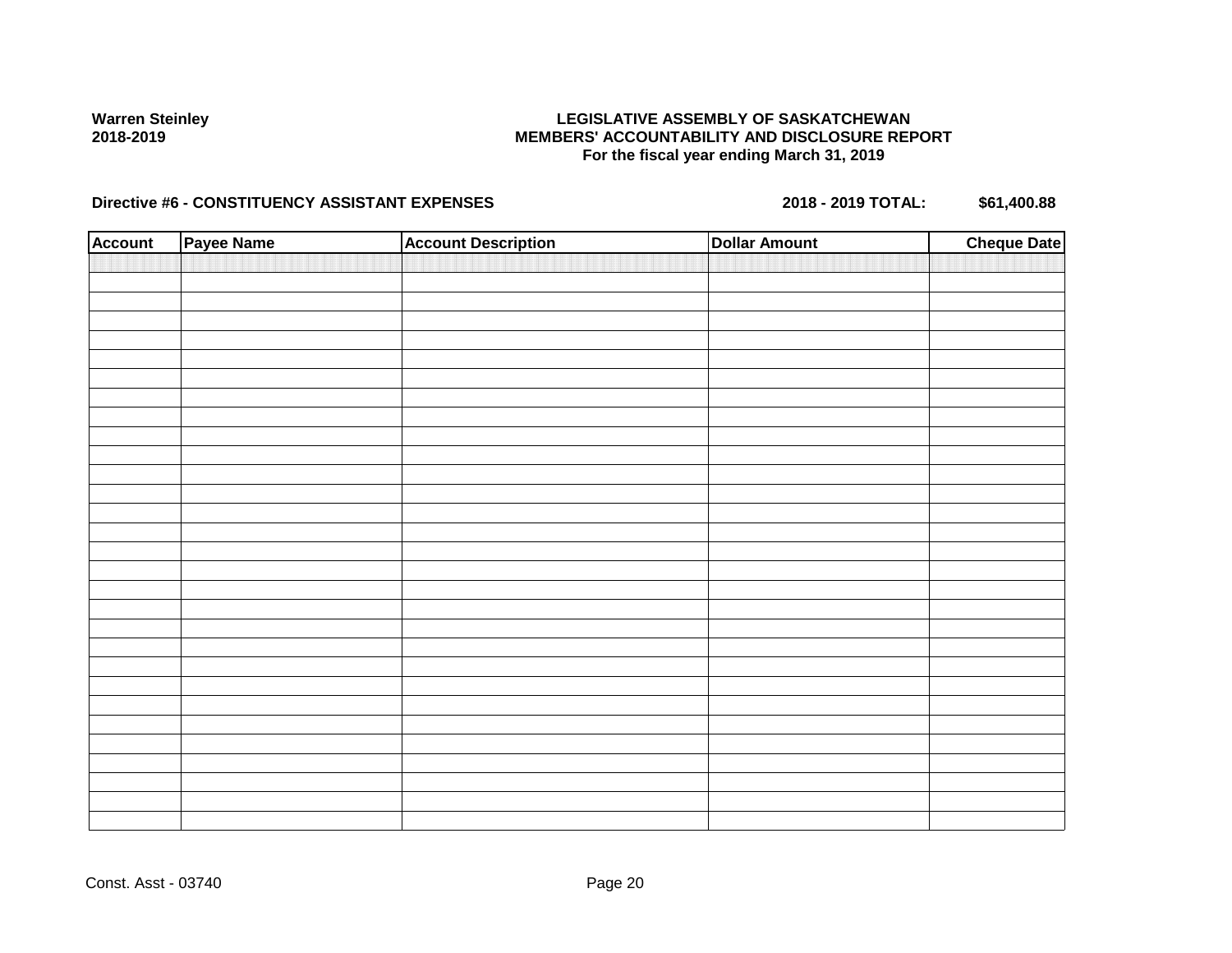## **LEGISLATIVE ASSEMBLY OF SASKATCHEWAN MEMBERS' ACCOUNTABILITY AND DISCLOSURE REPORT For the fiscal year ending March 31, 2019**

| <b>Account</b> | Payee Name | <b>Account Description</b> | <b>Dollar Amount</b> | <b>Cheque Date</b> |
|----------------|------------|----------------------------|----------------------|--------------------|
|                |            |                            |                      |                    |
|                |            |                            |                      |                    |
|                |            |                            |                      |                    |
|                |            |                            |                      |                    |
|                |            |                            |                      |                    |
|                |            |                            |                      |                    |
|                |            |                            |                      |                    |
|                |            |                            |                      |                    |
|                |            |                            |                      |                    |
|                |            |                            |                      |                    |
|                |            |                            |                      |                    |
|                |            |                            |                      |                    |
|                |            |                            |                      |                    |
|                |            |                            |                      |                    |
|                |            |                            |                      |                    |
|                |            |                            |                      |                    |
|                |            |                            |                      |                    |
|                |            |                            |                      |                    |
|                |            |                            |                      |                    |
|                |            |                            |                      |                    |
|                |            |                            |                      |                    |
|                |            |                            |                      |                    |
|                |            |                            |                      |                    |
|                |            |                            |                      |                    |
|                |            |                            |                      |                    |
|                |            |                            |                      |                    |
|                |            |                            |                      |                    |
|                |            |                            |                      |                    |
|                |            |                            |                      |                    |